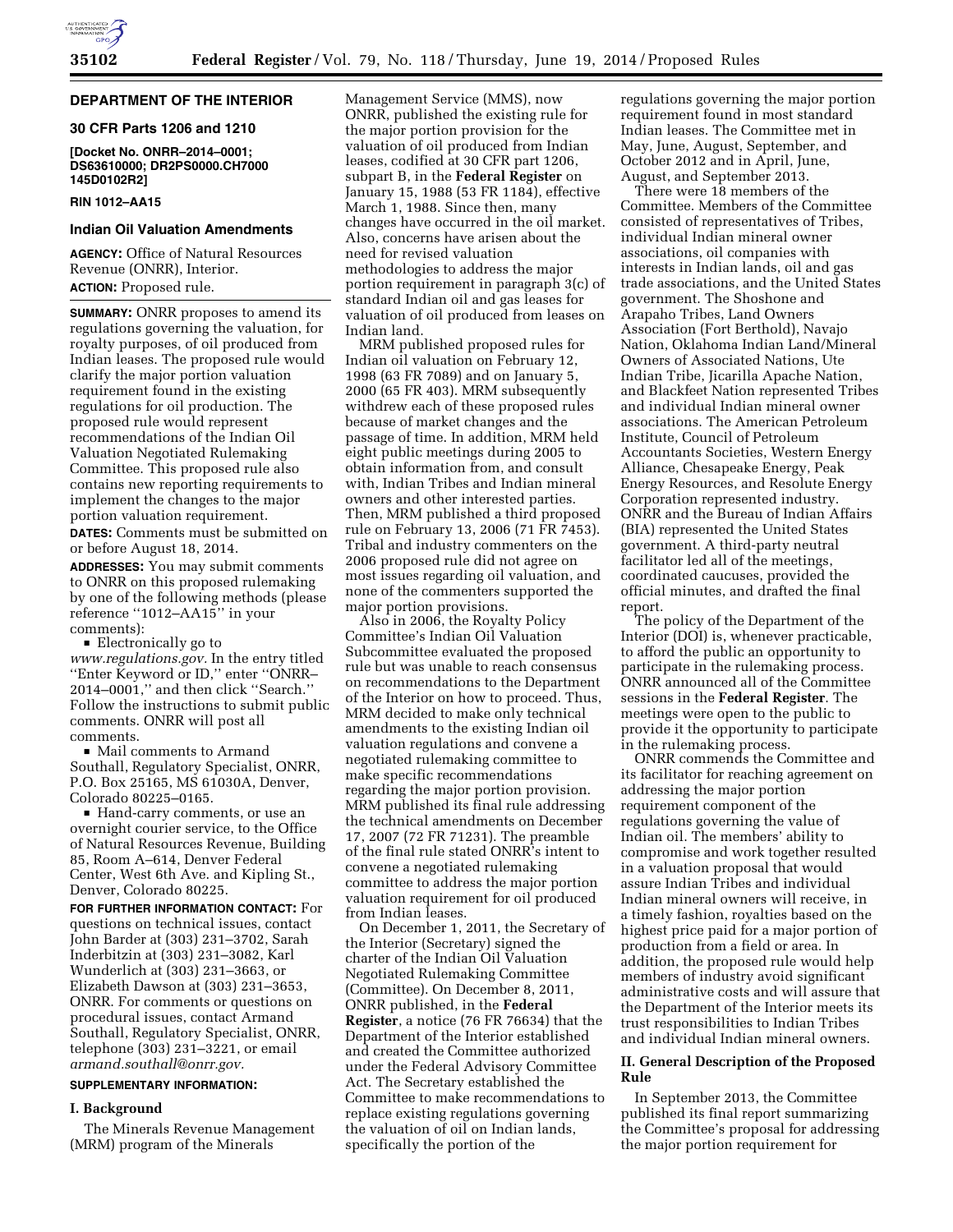valuing Indian oil production. The report forms the basis for this proposed rule and is an essential part of the history for this proposed rulemaking. You can find the report, along with the minutes and other supporting materials for all meetings at the Committee's Web site at *[http://www.onrr.gov/Laws](http://www.onrr.gov/Laws_R_D/IONR/)*\_*R*\_*D/ [IONR/.](http://www.onrr.gov/Laws_R_D/IONR/)* Alternatively, contact Karl Wunderlich listed under **FOR FURTHER INFORMATION CONTACT** to obtain a mailed copy of the report or to answer any other questions regarding the Committee or this rulemaking.

ONRR is mandated to establish regulations concerning Indian oil valuation based on its Federal trust responsibility to Indians, including the duty to maximize revenue for Indian Tribes and Indian mineral owners. As such, any action the United States takes in relation to Indian-owned trust property, including Indian minerals, must be that of a trustee who must act in a manner that is in the best interest of the Indian owner. Keeping in mind the responsibility to maximize revenue, when faced with more than one reasonable alternative, the Secretary must choose that alternative that most benefits the Indian mineral owner.

Within the context of the Secretary's Federal trust responsibility, the purpose of this rulemaking is to ensure that Indian lessors receive maximum revenues from their mineral resources. In addition, this rule provides simplicity, certainty, clarity, and consistency for Indian oil production valuation for Indian mineral revenue recipients and Indian mineral lessees.

The proposed rule would require a lessee to value its oil produced on Indian tribal or allotted lands based on the higher of (1) the lessee's gross proceeds or (2) an Index-Based Major Portion (IBMP) value adjusted by a Location and Crude Type Differential (LCTD), unique to each designated area and crude oil type. The LCTD would assure that the calculated major portion price represents, on average, the equivalent of a 75% major portion price calculated by arraying all of the prices reported in a designated area from the highest to the lowest price and starting from the top of the array to determine that price associated with the 25th percentile by volume plus one barrel of oil. ONRR will base the IBMP on the calendar month average of prices the New York Mercantile Exchange (NYMEX) sets, less a differential based on the location and crude oil type of the oil. Generally, ONRR will base the designated areas on reservation boundaries, with exceptions, as discussed further below.

Each sales month, ONRR would monitor each of the designated areas' reported sales volumes to identify when oil sales volumes reported as a lessee's gross proceeds are either more than 28 percent, or less than 22 percent, of the total volumes sold in that designated area for the specified crude oil type. In months where the volumes in a designated area for a particular crude oil type fall outside 22 to 28 percent of the total volumes sold, ONRR would adjust the current month's LCTD up or down by 10 percent. ONRR would then use the adjusted LCTD, along with the NYMEX Calendar Month Average, to calculate the next month's IBMP value. ONRR would continue to adjust the LCTD until the percentage of oil sales volumes reported as gross proceeds reflect between 28 and 22 percent of all sales volumes within a designated area for the specified crude oil type. ONRR would publish the monthly IBMP value on its Web site at *[http://www.onrr.gov.](http://www.onrr.gov)* 

In addition, the proposed rule modifies some language in the current regulations to align with the Federal mandate that agencies write all rules in plain language.

#### **III. Section-by-Section Analysis**

Before reading the additional explanatory information below, please turn to the proposed rule language that immediately follows the List of Subjects in 30 CFR parts 1202 and 1206 and signature page in this proposed rule. DOI will codify this language in the CFR if we finalize the proposed rule as written.

After you have read this proposed rule, please return to the preamble discussion below. The preamble contains additional information about this proposed rule, such as why we defined a term in a certain manner and why we chose a certain method to value oil from Indian leases.

The derivation table below only shows a crosswalk of the recodified sections of the current and the proposed regulations in part 1206, subpart B.

# DERIVATION TABLE FOR PART 1206

| The requirements of section: | Are derived<br>from section: |
|------------------------------|------------------------------|
| <b>Subpart B</b>             |                              |
| 1206.57                      | 1206.57(a)                   |
|                              | $1206.57(b)$ , (f),          |
|                              | and $(g)$                    |
|                              | 1206.57(d)                   |
|                              | 1206.57(c)                   |
|                              | and $(e)$                    |
|                              | 1206.58                      |
|                              | 1206.59                      |
| 1206.63                      | 1206.60                      |

# DERIVATION TABLE FOR PART 1206— **Continued**

| The requirements of section: | Are derived<br>from section: |
|------------------------------|------------------------------|
|                              | 1206.61                      |
|                              | 1206.62                      |

# *A. Section-by-Section Analysis of Proposed Changes to 30 CFR part 1206—Product Valuation, Subpart B— Indian Oil*

ONRR proposes to amend part 1206, subpart B, applicable only to Indian oil valuation. Many of the provisions are the same as in the existing rule in substance. However, ONRR rewrote some sections for purposes of clarity. The main substantive change in the proposed rule is proposed at § 1206.54, which reflects the Committee's recommendations on how lessees should value their oil when their leases have a major portion provision or have a provision where the Secretary has the authority to establish value.

# Purpose (Section 1206.50)

This section would substantively remain the same as current § 1206.50. However, we propose to write this section in plain language for clarity.

# Definitions (Section 1206.51)

While ONRR will retain all existing definitions, ONRR is adding new terms and definitions in this proposed rule to support the new IBMP value used in the proposed rule at § 1206.54. ONRR proposes new definitions for: *Designated area, Location and Crude Type Differential, Major Portion Price, Prompt month, Roll, and Trading month.* ONRR also proposes renaming the term *NYMEX price* to *NYMEX Calendar Month Average Price* and revising its definition. Finally, ONRR proposes a minor revision to the definition *Audit* to specify that ONRR will conduct audits pursuant to the *Governmental Auditing Standards.* 

*Designated Area* would be defined as the area ONRR designates for purposes of calculating Location and Crude Type Differentials applied to the IBMP value. Generally, ONRR would establish designated areas by the reservation boundaries where location and crude oil types are similar to each other. In some cases, such as Oklahoma, several fields may exist within an area that has similar transportation costs and crude oil types. In those cases, more than one reservation or field may be included within a designated area. ONRR would post designated areas on its Web site at *[www.onrr.gov.](http://www.onrr.gov)*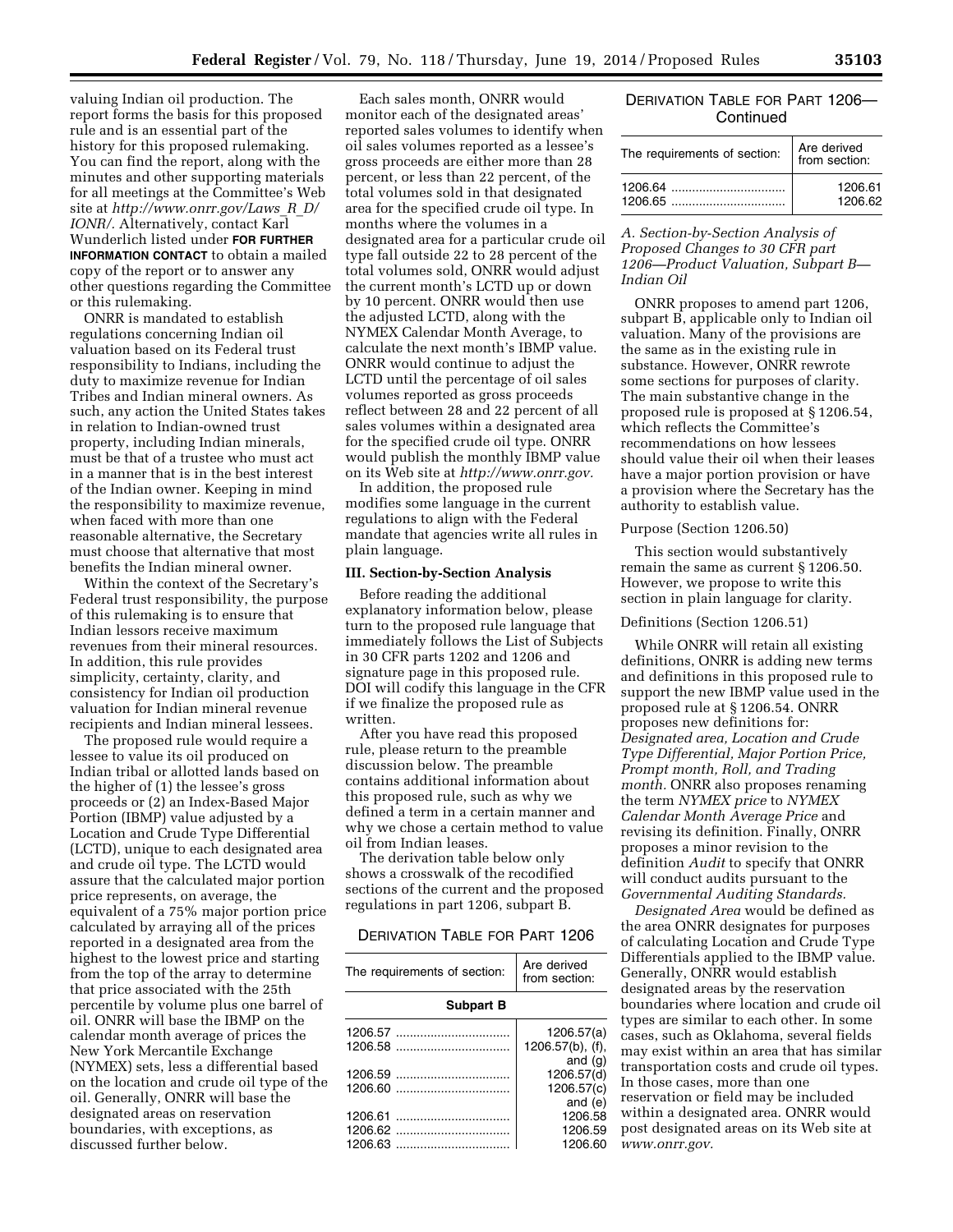If there is a significant change that affects the differential for a designated area, affected Tribes, Indian mineral

owners, or lessees/operators may petition ONRR to consider convening a technical committee to review, modify, or add designated areas. Criteria to determine any future changes include, but are not limited to:

■ Markets served, examples include refineries and/or market centers, such as Cushing, OK;

■ Access to markets, examples include, access to similar infrastructure, such as pipelines, rail lines, and trucking; and/or

■ Similar geography, for example, no challenging geographical divides, large rivers and/or mountains.

Initially, ONRR proposes the following designated areas:

1. Fort Berthold—Two designated areas:

■ North Fort Berthold—all lands within the Fort Berthold Reservation boundary north of the Little Missouri River, including the Turtle Mountain public domain lease lands north of the Little Missouri River that the Fort Berthold Agency of the BIA administers.

■ South Fort Berthold—all lands within the Fort Berthold Reservation boundary south of the Little Missouri River, including the Turtle Mountain public domain lease lands south of the Little Missouri River that the Fort Berthold Agency of the BIA administers.

2. Uintah & Ouray—Two designated areas: Uintah and Grand Counties; Duchesne County.

3. Oklahoma—One statewide designated area encompassing all oil production on trust lands, excluding Osage County.

4. Fort Peck—designated area includes all lands within the Fort Peck Reservation boundary and the Turtle Mountain public domain lease lands administered by the Fort Peck Agency of the BIA.

5. Fort Belknap—designated area includes all lands within the Fort Belknap Reservation boundary and the Turtle Mountain public domain lease lands administered by the Fort Belknap Agency of the BIA.

6. Turtle Mountain—designated area includes all lands within the Turtle Mountain Reservation and the Turtle Mountain public domain lease lands administered by the Turtle Mountain Agency of the BIA.

7. The designated area for all other reservations would be the reservation boundary, including any off-reservation allotments or dependent Indian communities. They include, but are not limited to, the:

**Blackfeet Indian Reservation.** 

# • Crow Indian Reservation.<br>• Iicarilla Apache Indian Re

■ Jicarilla Apache Indian Reservation.<br>■ Isabella Indian Reservation **Example Indian Reservation** 

(Saginaw Chippewa).

- Navajo Indian Reservation.
- Ute Mountain Ute Indian

Reservation.

- Wind River Indian Reservation.
- Alabama/Coushatta Indian
- Reservation.<br>■ Southern Ute Indian Reservation. ■ Southern Ute Indian Reservation.<br>■ Rocky Bov's Indian Reservation.

 $\blacksquare$  Rocky Boy's Indian Reservation.<br>Location and Crude Type Different *Location and Crude Type Differential (LCTD)* would mean the difference in value between the average of the monthly NYMEX Calendar Month Average (CMA) for the previous 12 months and the average of the monthly Major Portion Prices for the previous 12 months for a designated area for any given crude oil type. The LCTD also captures the difference in value due to location and quality differences between Light Sweet Crude (WTI) at Cushing, Oklahoma and other crude oil types in each designated area.

Initially, ONRR would establish the LCTD based on the previous year's average annual difference between the NYMEX CMA and the Major Portion Price. ONRR would calculate the Major Portion Price by arraying all of the prices reported in a designated area from the highest to the lowest price and starting from the top of the array to determine that price associated with the 25th percentile by volume plus one barrel of oil. ONRR would calculate a separate LCTD for each crude oil type within each designated area using all calculated values (arm's-length and nonarm's-length) payors report on Form ONRR–2014. The array to establish the initial LCTD also would include sales reported on Form ONRR–2014 as royalty-in-kind (Transaction Code 06). In addition, the sales values ONRR uses in the array would be net of transportation allowances.

To calculate the initial LCTD, ONRR would require payors to report new crude oil types on ONRR Form-2014 using the existing Product Code field. ONRR anticipates having 12 months of new reported data to calculate the initial LCTD. However, should ONRR not have the full 12 months of crude oil types prior to the effective date of the rule, ONRR would assume the crude oil type is the same for those leases/agreements for the months for which ONRR does have crude oil type data reported on Form ONRR–2014s for the same leases and/or agreements.

For leases from which royalty is taken in kind now or in the future, ONRR would require lessees to report their total sales volume and base the sales value reported on Form ONRR–2014 on

the higher of: (1) The IBMP value (reported as OINX), or (2) the price the lessee receives for volumes sold (reported as something other than OINX). ONRR would not consider the royalty-in-kind share of production in determining whether ONRR must modify the LCTD for a specific designated area and crude oil type.

*Major Portion Price* would mean the highest price paid or offered at the time of production for the major portion of oil produced from the same designated area for the same crude oil type.

*Prompt month* would mean the nearest month of delivery for which NYMEX futures prices are published during the trading month.

*Roll* would mean a method for adjusting current month prices for future prices to smooth the variation in oil trading prices and reflect market expectations. ONRR proposes to apply a ''roll'' to the initial NYMEX oil prices from leases in Oklahoma. Because NYMEX prices are future price estimates, and, therefore, inherently reflect increases or decreases in prices based upon expected trends, an adjustment to such estimates is necessary to extrapolate back to current price estimates upon which royalty calculations are based. This adjustment is the ''roll.'' The roll is added to the initial NYMEX price when the market is falling (to correct for the fact that the current price should be higher than the future price in a falling market) and subtracted from the initial NYMEX prices when the market is rising (to correct for the fact that the current price should be lower than the future price if the market is rising). We propose to use the roll because we believe it represents current market practice in establishing the sales price for crude oil production in Oklahoma.

The roll formula includes the future prices for the two months beyond the prompt month, which is not the same as the prompt month used to determine the initial NYMEX price, and assigns a progressively smaller weight to the second and third months. This is consistent with ONRR's understanding of the common industry practice, including the weights and basis for the prices in the formula below. Specifically, the roll would be calculated as follows:

 $Roll = .6667 \times (P_0 - P_1) + .3333 \times (P_0 - P_2),$ Where:

 $\blacksquare$  P<sub>0</sub> = the average of the daily NYMEX settlement prices for deliveries during the prompt month that is the same as the month of production, as published for each day during the trading month for which the month of production is the prompt month.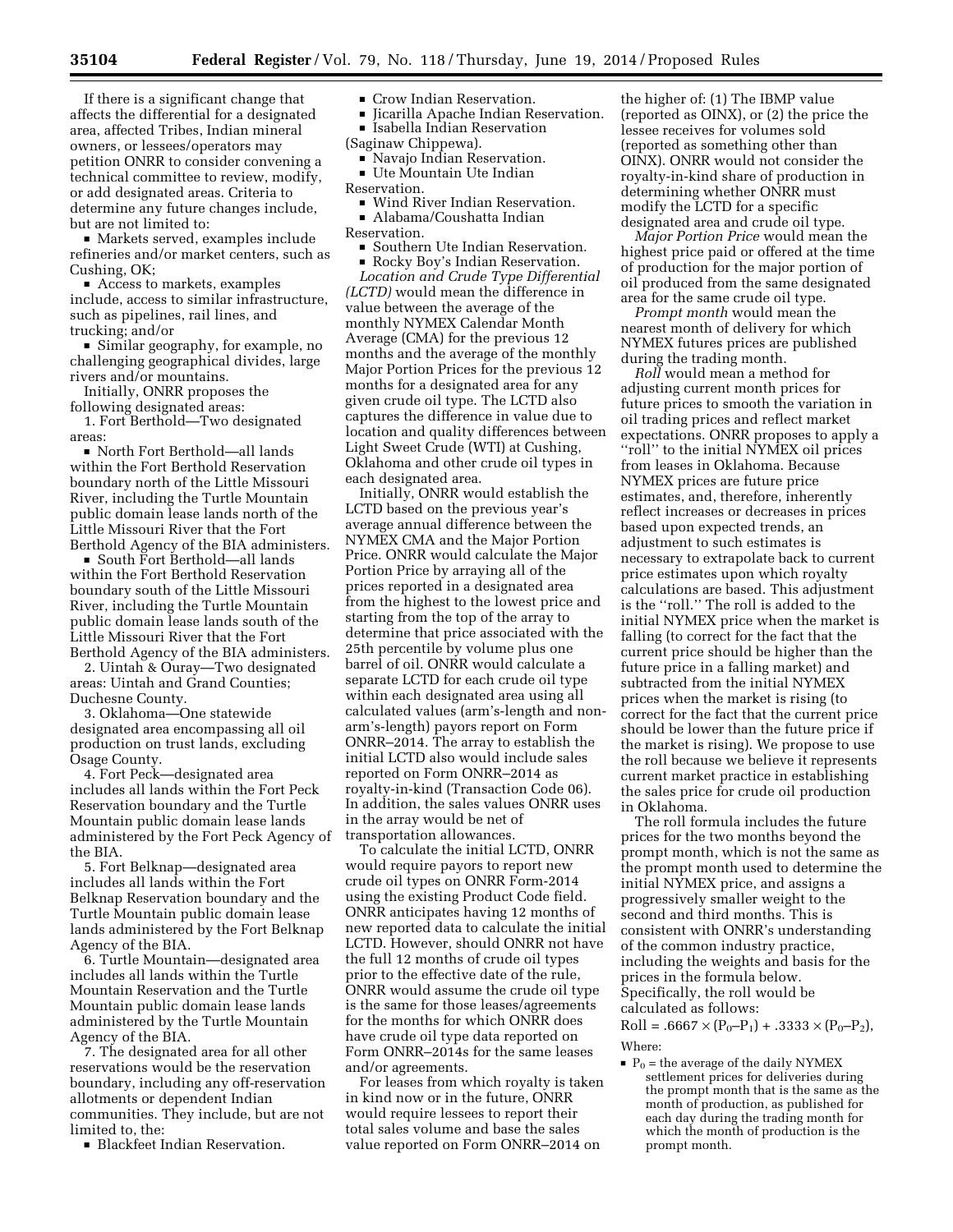- $\blacksquare$  P<sub>1</sub> = the average of the daily NYMEX settlement prices for deliveries during the month following the month of production, as published for each day during the trading month for which the month of production is the prompt month.
- $\blacksquare$  P<sub>2</sub> = the average of the daily NYMEX settlement prices for deliveries during the second month following the month of production, as published for each day during the trading month for which the month of production is the prompt month.

Note that although prices  $P_0$ ,  $P_1$ , and P2 represent separate prices for periods 1, 2, and 3 months beyond the trading month, respectively, they are all determined during the same trading month. The roll may be a positive or a negative number, and, therefore, increase or decrease the royalty value, depending on whether the futures market is falling or rising. For example, assume that the month of production for which you must determine royalty value is March 2013. March was the prompt month on the NYMEX from January 23 through February 20, which is the trading month in this case. April is the first month following the month of production, and May is the second month following the month of production. As explained above, to determine the initial NYMEX price which the roll will adjust, for March 2013 production you first take the average of the daily settlement prices published for each business day from March 1 through March 20 for deliveries in April (the prompt month) and for each business day from March 21 through March 31 for deliveries in May (after May becomes the prompt month).

To calculate  $P_0$ , a different set of days is used.  $P_0$  is the average of the daily NYMEX settlement prices for deliveries during March published for each business day between January 23 and February 20 (the trading month).  $P_1$  is the average of the daily NYMEX settlement prices for deliveries during April published for each business day during the same trading month, *i.e.*  between January 23 and February 20. Similarly,  $P_2$  is the average of the daily NYMEX settlement prices for deliveries during May published for each business day during the same trading month used for  $P_0$  and  $P_1$ . In this example, assume that  $P_0 = $98.00$  per bbl;  $P_1 = $97.70$  per bbl; and  $P_2 = $97.10$  per bbl. In this declining market, the roll =  $.6667 \times$  $($98.00 \text{ minus } 97.70) + .3333 \times ($98.00)$ minus  $97.10$  = \$0.20 + \$0.30 = \$0.50. Fifty cents per barrel would then be added to the initial NYMEX settlement price used as the basis for royalty valuation.

In this example, since the market is falling, prices that traders anticipate during the trading month (March) for deliveries in a future prompt month are lower than the prices at which oil actually is selling during March. The roll accounts for that trend. The roll will have the opposite effect in a rising market. The roll will be a subtraction from the initial NYMEX price calculation (adding a negative number to the NYMEX price) because traders anticipate higher prices for the future prompt months than actually are occurring during the calendar month of production.

The roll would be added to the initial NYMEX price used as the basis for royalty valuation for Indian leases in Oklahoma. This is because sales contracts for Indian oil in Oklahoma typically include the roll, whereas current sales contracts in other designated areas do not.

While ONRR expects the basic operation of the NYMEX market to be the same for the foreseeable future, it is not clear the roll will be a permanent feature of the marketplace. Therefore, ONRR proposes that the Director of ONRR would have the option of terminating use of the roll when ONRR believes that using the roll is no longer a common industry practice. To terminate the roll, ONRR will publish a notice in the **Federal Register**. Further, ONRR also proposes to have the option to redefine how the roll is calculated to comport with changes in industry practice through a notice published in the **Federal Register**. ONRR will explain its rationale when it publishes such notice. ONRR believes this flexibility is appropriate so the valuation standards more closely reflect market developments. ONRR specifically requests comments on whether these options are necessary.

*Trading month* would mean the period extending from the second business day before the 25th day of the second calendar month preceding the delivery month (or, if the 25th day of that month is a non-business day, the second business day before the last business day preceding the 25th day of that month) through the third business day before the 25th day of the calendar month preceding the delivery month (or, if the 25th day of that month is a non-business day, the third business day before the last business day preceding the 25th day of that month), unless the NYMEX publishes a different definition or different dates on its official Web site, *[www.nymex.com,](http://www.nymex.com)* in which case the NYMEX definition will apply.

Royalty Value for Oil I or My Affiliate Sells or Exchanges Under an Arm's-Length Contract (Section 1206.52)

This section is unchanged from the existing rule with the exceptions of clarifying (1) that value is the higher of the value calculated under this section or the new major portion provision under § 1206.54, (2) that you bear the burden of demonstrating that the contract is arm's-length and may be required to certify that the contract includes all consideration, and (3) that this provision applies notwithstanding any contrary *Code of Federal Regulation*  provisions. Other portions of existing § 1206.52 have been moved to other sections of the new regulations.

Oil Royalty Value Not Sold Under an Arm's-Length Contract (Section 1206.53)

This section is unchanged from the existing rule with the exception of clarifying that value is the higher of the value calculated under this section or the new major portion provision under § 1206.54.

Value of Production Based on the Major Portion of Like-Quality Oil (Section 1206.54)

This section is the principal new provision of the proposed regulation and is based on the recommendations of the Committee. This proposal removes the existing text of § 1206.54 and replaces it with new language explaining how a lessee fulfills the obligation under its lease to value crude oil produced from Indian leases based on the highest prices paid for a major portion of production of like-quality oil from the field. Proposed paragraph (a) states that this would apply to any Indian lease that has a major portion provision. This section also applies to Indian leases where the Secretary of Interior may determine value. For such leases, paragraph (a) would state that the value for royalty purposes is the higher of the value determined under the section or your gross proceeds under § 1206.52 or § 1206.53.

Under paragraph (b) of the proposed rule, lessees would report royalties on the Form ONRR–2014 using the higher of (1) an IBMP value, or (2) the lessee's gross proceeds.

Where the value of the lessee's oil is the gross proceeds accruing to the lessee under an arm's-length contract, the lessee would report its gross proceeds on its Form ONRR–2014 using Sales Type Code (STC) other than OINX. If the IBMP value is higher than gross proceeds, then the lessee must report the IBMP value using STC OINX. If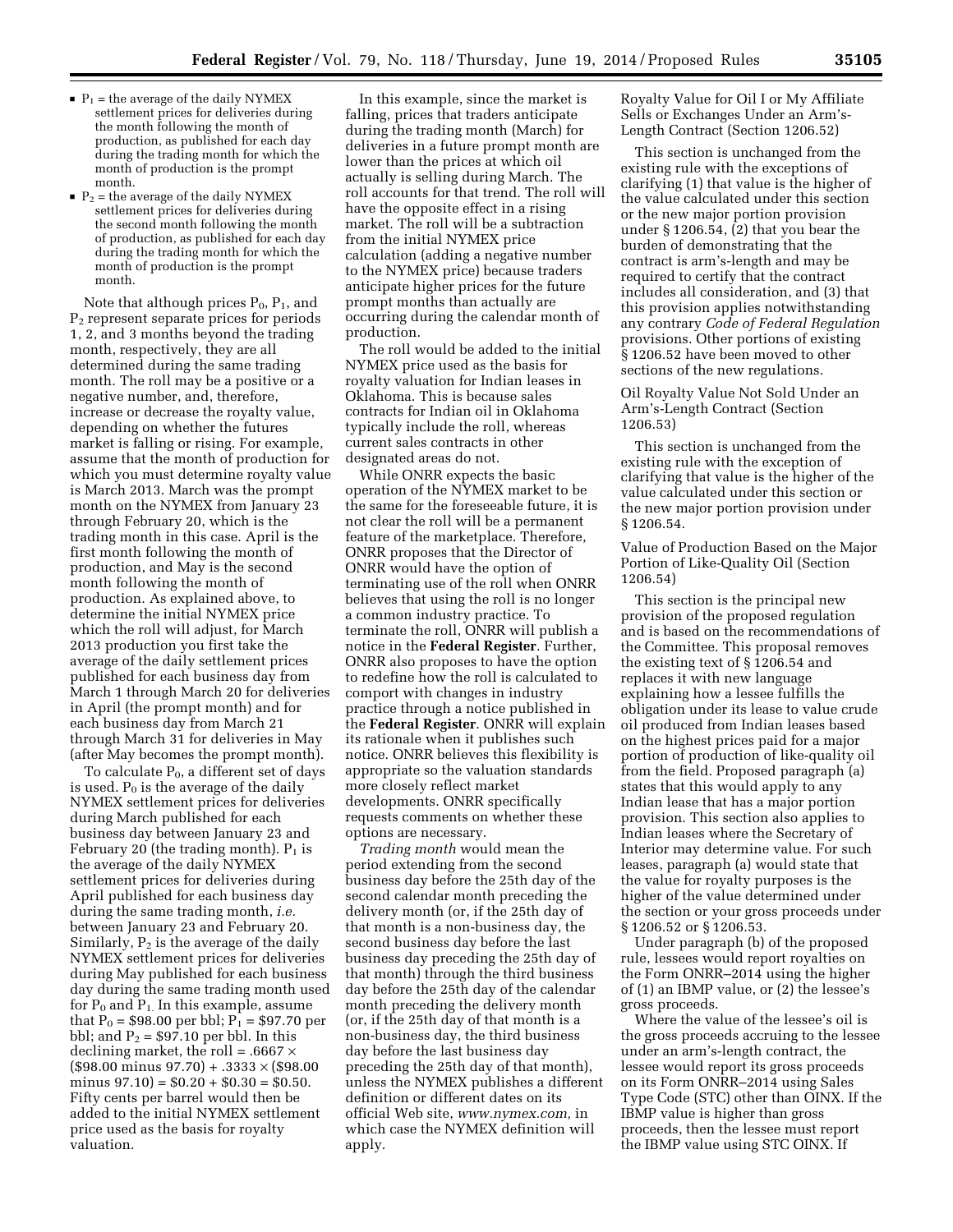there is no sale of the crude oil and the lessee bases its value on a weighted average of the affiliates' arm's-length purchases and/or sales under § 1206.53, then the lessee must report using STC NARM.

Under paragraph (c) of the proposed rule, ONRR would calculate the IBMP

value using the NYMEX CMA (excluding weekends and holidays) for each designated area less the LCTD. As explained above, the LCTD is based on the average difference between the NYMEX CMA and the major portion price at the 25th percentile by volume plus one barrel from highest price to

lowest price, starting from the top (the top means that volume associated with the highest price for any given month). For leases in Oklahoma, the IBMP value would include the ''roll,'' as defined above.

The IBMP value would be calculated as follows:

**IBMP value by Designated Area and CrudeType =**\n
$$
\left(\frac{Current\;Month}{CMA} + / \right) = \text{Roll} \left(\text{if applicable}\right) \times \left[1 - \text{LCTD}\right]
$$

Paragraph (d) describes how ONRR would calculate the LCTD for each designated area. As explained above, LCTD captures the difference in value due to location and quality differences between Light Sweet Crude (WTI) at Cushing, Oklahoma and other crude oil types in each designated area. The LCTD also ensures that the IBMP price closely reflects the 75% major portion value of a particular crude type within the applicable designated area.

Paragraph (d) provides details on how ONRR would calculate the LCTD for each designated area. Initially, ONRR would establish the LCTD based on the previous year's average annual difference between the NYMEX CMA and the Major Portion Price calculated by arraying all of the prices reported in a designated area from the highest to the lowest price and starting from the top of the array, determining that price associated with the 25th percentile by volume plus one barrel of oil. Paragraph (1) would explain that ONRR would calculate a separate LCTD for each crude type within each designated area using all data (arm's-length and nonarm's-length) payors report on Form ONRR–2014 for the previous 12 production months prior to the effective date of the rule. If ONRR does not have 12 months of data prior to the effective date of the rule, then it would assume the data is the same as that for the months for which data was reported. ONRR would apply this initial LCTD the first month after the effective date of the rule.

As an example, assume that for the initial LCTD for a specific designated area and crude type, ONRR calculated a prior year average annual major portion value of \$81.54. Further, assume that ONRR calculated a prior year average annual NYMEX CMA of \$95.12. Then assume that the effective date of the rule is March 30, 2015. Lastly, assume the NYMEX CMA for April 2015 is \$94.56.

ONRR would calculate the LCTD for Designated Area X as follows:

 $\left(\frac{$95.12 - $81.54}{$95.12}\right) = 0.1428 \text{ or } 14.28\%$ 

ONRR would then apply the initial LCTD to the April 2015 NYMEX CMA to calculate the IBMP value as follows:  $$94.56 \times (1 - 0.1428) = $81.06$ If your gross proceeds value is more than the \$81.06 IBMP value, you would have to report your gross proceeds on Form ONRR–2014 using the appropriate STC other than OINX, such as ARMS. If your gross proceeds value is less than the \$81.06 IBMP value, then you would have to report the IBMP value using STC OINX.

Paragraph (d)(2) of the proposed rule outlines how ONRR would monitor the LCTD after its initial calculation. ONRR would monitor each of the designated areas' monthly sales volumes lessees report on their Form ONRR–2014s to identify when oil sales volumes not reported as STC OINX are either more than 28 percent or less than 22 percent of the total sales volumes reported in that designated area for a specific crude oil type. When sales volumes not reported as OINX for a specific crude oil type in a designated area exceed 28 percent or fall below 22 percent of the total volumes sold, ONRR would adjust the next month's LCTD down or up by 10 percent of the current month's LCTD. ONRR would then use the adjusted LCTD, along with the NYMEX CMA to calculate the next month's IBMP value. ONRR would continue to adjust the LCTD each month until the percentage of oil sales volumes not reported as OINX reflects between 28 and 22 percent of all sales volumes within a designated area for the specified crude oil type. ONRR would publish the monthly IBMP value on its Web site at *[http://www.onrr.gov.](http://www.onrr.gov)* The proposed rule provides two examples demonstrating how the trigger for the LCTD works.

Paragraph (e) provides that ONRR would use its discretion to determine an appropriate IBMP value where there are insufficient royalty lines reported to ONRR on Form ONRR–2014 to determine a differential for a specific crude oil type. For example, there will be some instances, including, but not limited to, sales of condensate, where it is impossible for ONRR to calculate an appropriate differential. In those circumstances, ONRR would determine the IBMP value. ONRR is concerned that if an LCTD were to vary to a significant degree, for example  $+/-20$  percent, it could take ONRR numerous months to bring the LCTD back to within  $+/-3$ percent of the 25 percent of total oil sales volumes reported in a designated area for a specific crude oil type. Therefore, we specifically request comments on whether ONRR should modify paragraph (e) to provide that ONRR would use its discretion to determine an appropriate IBMP value where there are insufficient lines reported to ONRR on Form ONRR–2014 to determine a differential for a specific crude oil type or when the LCTD varies more than  $+/-20$  percent. We also request comments on what could constitute a significant variation.

Responsibility To Place Production Into Marketable Condition and Market Production (Section 1206.55)

This section would remain the same as current § 1206.55. However, we propose to divide this section into two subsections, (a) and (b), and to write this section in plain language for clarity.

# General Transportation Allowance Requirements (Section 1206.56)

This section would remain the same as current § 1206.56 except for adding language from (1) the current § 1206.57(a) stating that transportation allowances are subject to monitoring, review, adjustment, and audit and (2)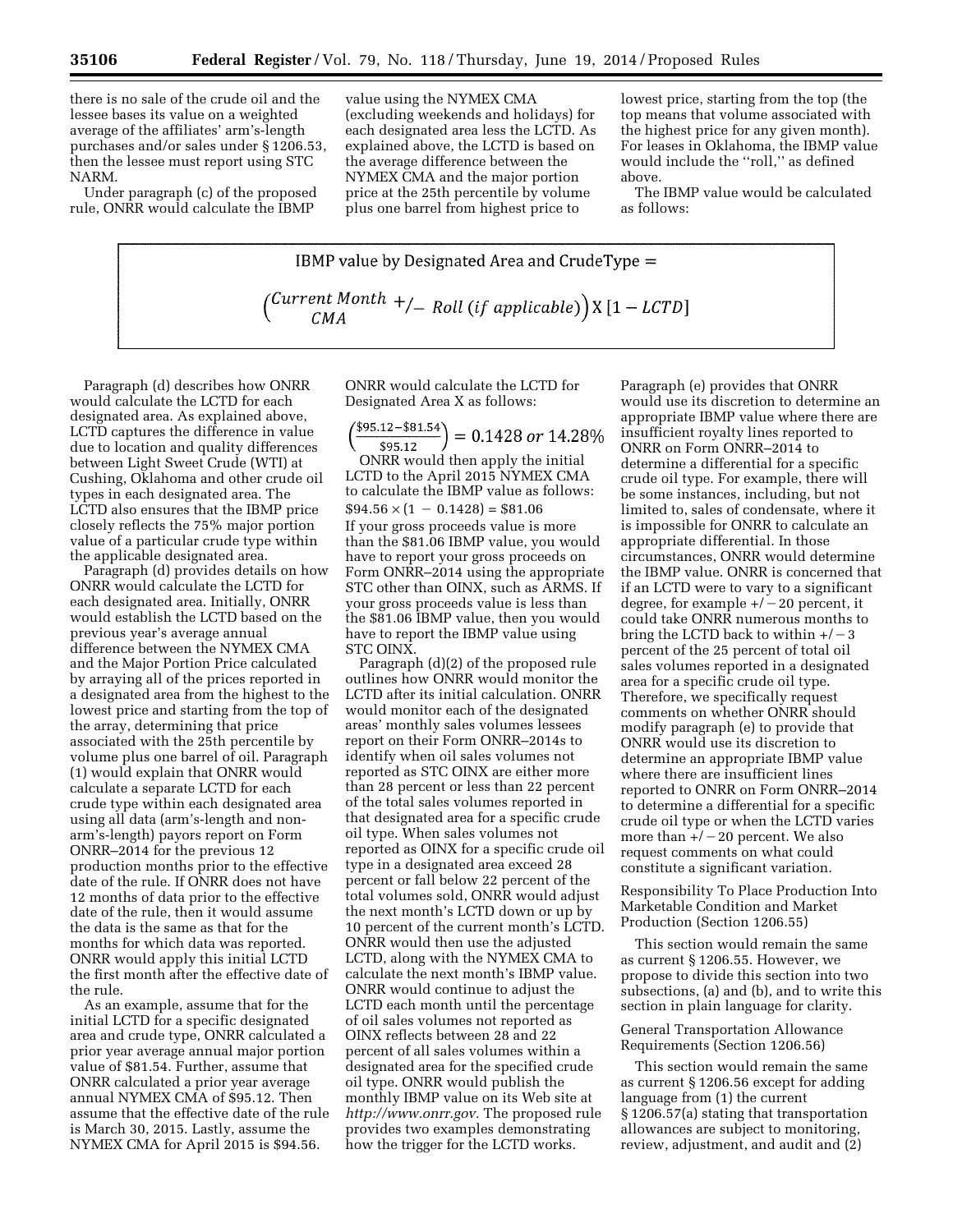the current § 1206.51 and § 1206.52 stating that you may not deduct gathering costs as transportation allowances or deductions. In addition, we propose to rewrite this section and its section name in plain language to provide clarity.

Arm's-Length Contract Transportation Allowances (Section 1206.57); Non-Arm's-Length Contract or No Contract Transportation Allowances (Section 1206.58); Late Payment Interest for Improper Transportation Allowance Reporting (Section 1206.59); Reporting Adjustments for Transportation Allowances (Section 1206.60)

ONRR would reorganize § 1206.57 into proposed new §§ 1206.57, 1206.58, 1206.59, and 1206.60. Proposed § 1206.57 would govern how to determine and report transportation allowances if there is an arm's-length transportation contract, currently in § 1206.57(a) and (c)(1). Proposed § 1206.58 would govern how to determine and report transportation allowances under non-arm's-length transportation contracts, which is currently in § 1206.57(b) and (c)(2). Section 1206.58 also includes existing paragraphs (f) and (g) of § 1206.57 as proposed § 1206.58(c) and (d). ONRR proposes to add § 1206.59 to show how ONRR would calculate interest where a lessee improperly reports a transportation allowance. Currently, interest assessments for transportation allowances can be found in § 1206.57(d). ONRR proposes to move the current provision in § 1206.57(e) adjusting transportation allowances under proposed § 1206.60.

ONRR Determination of Correct Royalty Payments (Section 1206.61)

Because of the changes in the proposed rule regarding transportation allowances, the proposed rule redesignates § 1206.58 as § 1206.61. In the proposed rule, the provisions are the same as in the existing rule in § 1206.58 in substance but clarify how ONRR will determine if royalty payments are correct and what to do when royalty payments are incorrect.

Valuation Determination Requests (Section 1206.62)

Because of the changes in the proposed rule regarding transportation allowances, the proposed rule redesignates § 1206.59 as § 1206.62. This new section is the same as in the existing rule in substance in 1206.59. However, the proposed rule provides clarity by expanding how to request a valuation determination and how ONRR responds to such requests.

Determination of Royalty Quantity and Quality (Section 1206.63)

Because of the changes in the proposed rule regarding transportation allowances, the proposed rule redesignates § 1206.60 as § 1206.63. The provisions are the same as in the existing § 1206.60.

Recordkeeping Requirements (Section 1206.64)

This proposed section is the same as current § 1206.61. However, we propose to write this section in plain language for clarity.

# ONRR's Protection of Information Submitted (Section 1206.65)

This proposed section is the same as current § 1206.62. However, we propose to divide this section into three subsections, (a), (b), and (c), and to write in plain language for clarity.

*B. Section-by-Section Analysis of Proposed Changes to 30 CFR Part 1210—Forms and Reports, Subpart B— Royalty Reports—Oil, Gas, and Geothermal Resources* 

ONRR proposes to amend Part 1210 by adding § 1210.61 that contains additional reporting requirements for crude oil. The new proposed § 1210.61(a) requires payors to report Sales Type Code ARMS on their Form ONRR–2014 when valuing oil under § 1206.52. The new proposed § 1210.61(b) requires payors to report Sales Type Code NARMS on their Form ONRR–2014 when valuing oil under § 1206.53. The new proposed § 1210.61(c) requires payors to report Sales Type Code OINX on their Form ONRR–2014 when valuing oil under § 1206.54. Under § 1210.61(d), crude oil type payors would report five crude oil types: (1) Sweet as product code 61; (2) sour as product code 62; (3) asphaltic as product code 63; (4) black wax as product code 64; and (5) yellow wax as product code 65.

Before the effective date of the rule, ONRR would explain that payors should report using the additional product codes reflecting the crude oil type of the Indian oil within a particular designated area on the payors' Form ONRR–2014s. Prior to the effective date of the rule, ONRR would issue a letter to all payors explaining when to begin reporting such product codes and how to report the crude oil types.

# **IV. Other Possible Changes ONRR May Consider**

# *A. Transportation Allowances—Form Filing*

For arm's-length transportation agreements, ONRR would like comments on removing the requirement under the current rule to file a Form ONRR–4110, Oil Transportation Allowance Report. Instead, the lessee would have to submit to ONRR copies of its arm's-length transportation contract(s) and any amendments thereto within 2 months after the lessee reported a transportation allowance on its Form ONRR–2014. This change would mirror the requirement to file arm's-length transportation contracts with ONRR, instead of a form, under the current Indian Gas Valuation Rule at § 1206.178(a)(1)(i).

For non-arm's-length transportation arrangements, ONRR would like comments on eliminating the requirement that lessees submit a Form ONRR–4110 in advance with estimated information. Lessees would still be required to submit the Form ONRR– 4110. However, the lessee would submit actual cost information in support of the allowance on its Form ONRR–4110 within 3 months after the end of the 12 month period to which the allowance applies. This change would also mirror the 1999 Indian Gas Rule.

Of note, under the proposed rule, there would be no form filing requirements where a lessee values its oil under the IBMP value (proposed rule § 1206.54). Thus, these changes to the form filing requirements would only apply to those lessees reporting their oil royalties as either gross proceeds under § 1206.52 or as non-arm's-length under § 1206.53.

As ONRR explained when it proposed these changes in the 1999 Indian Gas Rule, ONRR believes these changes ''would ease the burden on industry and still provide ONRR with documents useful to verify the allowance claimed.''

ONRR requests comments on (1) eliminating the form filing requirement for arm's-length contracts and instead submitting the contract(s) to ONRR; and (2) removing the current rule's requirement that lessees reporting nonarm's-length transportation arrangements submit a Form ONRR– 2014 with estimated information prior to taking the transportation allowance.

#### *B. Transportation Factors*

ONRR requests comments on eliminating transportation factors from the regulations. Currently, § 1206.57(a)(5) allows lessees to reduce their gross proceeds where their arm's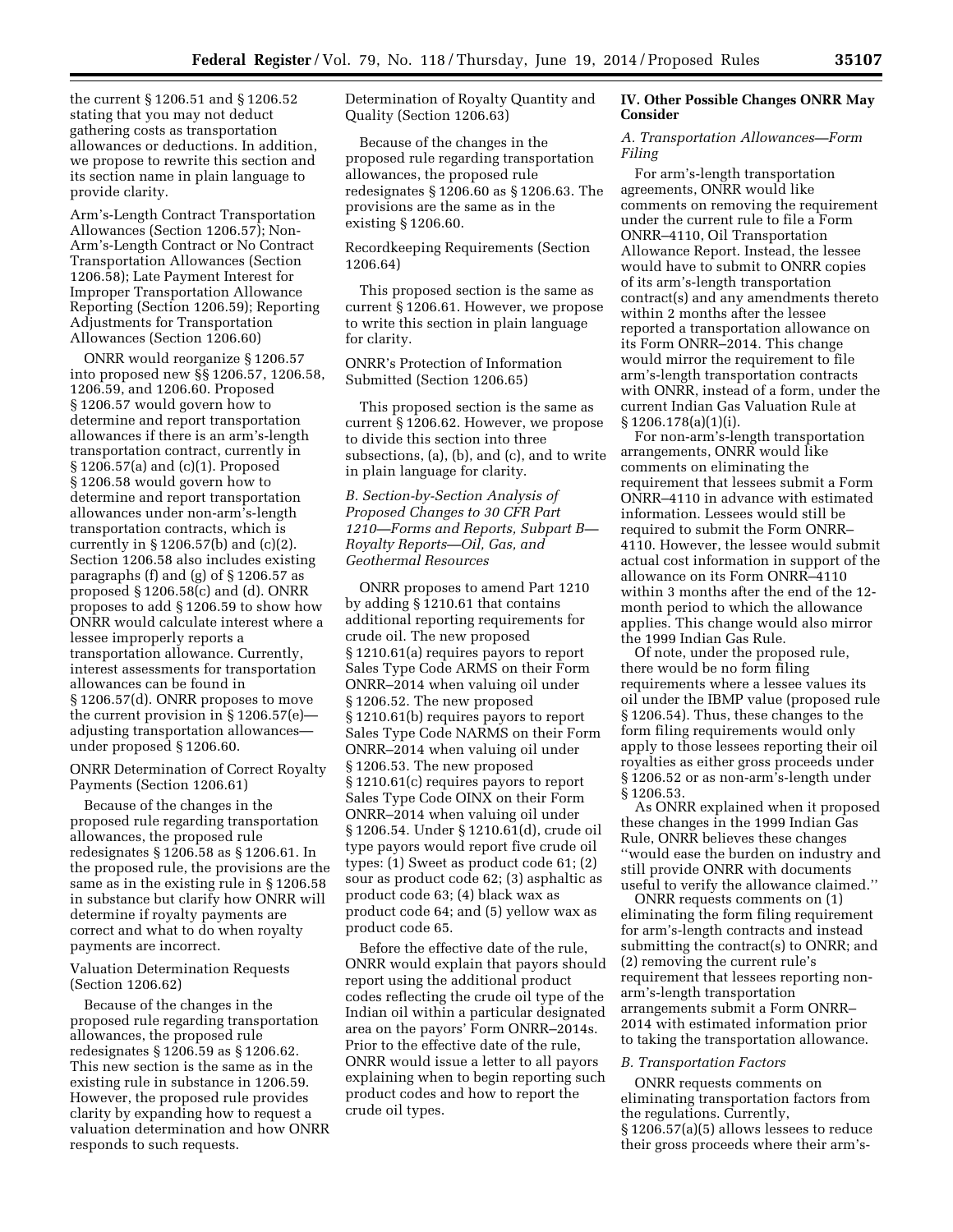provision reducing the applicable price by a transportation factor. Under the current rule, lessees report their gross proceeds net of the transportation factor on their Form ONRR–2014s. Thus, unlike the transportation allowances, which lessees report on their Form ONRR–2014s, ONRR cannot tell if lessees are taking a deduction for transportation when lessees report their gross proceeds net of a transportation factor. As such, the reporting requirements for transportation factors are not transparent. Eliminating the ability to net an arm's-length transportation fee would require lessees to report these transportation fees as a transportation allowance. ONRR specifically requests comments on whether to eliminate transportation factors completely, which would require reporting of the arm's-length transportation as a transportation allowance on Form ONRR–2014.

# *C. Limiting Allowances*

ONRR is also considering removing the exception to the 50-percent limitation on transportation allowances. Under the current rule at § 1206.56(b)(2), a lessee may request an exception to the rule that transportation allowances cannot exceed 50 percent of the value of the oil at the point of sale. ONRR seeks input on whether it would be a better exercise of the Secretary's trust responsibility to not allow cost allowances for transporting production from Indian leases to exceed 50 percent of the value of the oil. To date, ONRR has not received any requests to exceed the 50-percent limitation for transportation allowances. ONRR specifically requests comments on removing any exceptions to the 50 percent limitation on transportation allowances, under § 1206.56(b)(1).

#### **V. Procedural Matters**

# *1. Summary Cost and Royalty Impact Data*

We estimated the costs and benefits that this rulemaking may have on all potentially affected groups: Industry, Indian Lessors, and the Federal Government. The proposed amendment would result in an estimated annual increase in royalty collections of between \$19.4 million and \$20.6 million to be disbursed to Indian lessors. This net impact represents a minimal increase of between 3.82 percent and 3.93 percent of the total Indian oil royalties ONRR collected in 2012. We also estimate that Industry and the Federal Government would experience one-time increased system

length transportation contract includes a costs of approximately \$ 4.84 million and \$247 thousand, respectively.

#### A. Industry

The table below lists ONRR's low, mid-range, and high estimates of the costs that Industry would incur in the first year (excluding one-time system costs). Industry would incur these costs in the same amount each year thereafter.

# SUMMARY OF ROYALTY IMPACTS TO **INDUSTRY**

| l ow         | Mid          | High         |
|--------------|--------------|--------------|
| \$19,400,000 | \$20,000,000 | \$20,600,000 |

Cost—Using the Higher of the Index-Based Major Portion Formula Value or Gross Proceeds to Value Indian Oil Sales

As discussed above, we propose to add a provision under 30 CFR 1206.54 that explains how a lessee must meet its obligation to value oil produced from Indian leases based on the highest price paid for a major portion of like-quality oil from the field. The proposed rule defines the monthly IBMP value that lessee must compare to its gross proceeds and pay on the higher of those two values.

To perform this economic analysis, ONRR used royalty data we collected for Indian oil (product code 01) for calendar year 2012. We chose calendar year 2012 because most data reported has gone through ONRR edits and lessees have made most of their adjustments. We did not distinguish crude oil type within each designated area because (1) based on our experience, crude oil type within each designated area is generally the same and (2) lessees currently do not report crude oil type to ONRR.

We then segregated the data into the following 14 Designated Areas:

1. Uintah & Ouray—Uintah and Grand Counties.

2. Uintah & Ouray—Duchesne County.

3. North Fort Berthold.

4. South Fort Berthold.

5. Oklahoma—One statewide area excluding Osage County.

6. Fort Peck.

7. Turtle Mountain.

8. Blackfeet Indian Reservation.

9. Crow Indian Reservation.

10. Jicarilla Apache Indian

Reservation.

11. Isabella Indian Reservation (Saginaw Chippewa).

12. Navajo Indian Reservation. 13. Ute Mountain Ute Indian

Reservation.

14. Wind River Indian Reservation.

We first arrayed the monthly reported prices net of transportation from highest

to lowest and then calculated the monthly major portion price as that price at which 25 percent plus 1 barrel (by volume) of the oil is sold (starting from the highest price). Next, we calculated the difference between the reported prices and the major portion price. For any price below the major portion price, we multiplied the price difference by the royalty volume to estimate additional royalties.

Last, we totaled all of the monthly additional royalties for each designated area and then totaled all of the areas to arrive at an additional average royalty amount of \$20 million. This represents 3.70 percent of all Indian oil royalties collected in 2012 or approximately \$0.558/bbl.

Of note, we did not use the LCTD in this analysis. The LCTD is used in the IBMP value to keep the gross proceeds volume near the 25th percentile, through monthly monitoring and adjustments to the LCTD. Rather, we used the actual monthly major portion price in our analysis. Because we used the actual monthly major portion price, we did not account for the potential  $+/-3$  percent volume variation adjustments the rule would allow. Instead, we created a  $+/-3$  percent range of royalty impacts above and below the estimated additional royalties, reflected in the

table above. Cost—System Changes To Accommodate Reporting of Crude Oil

Type

ONRR needs to know crude oil types to calculate and publish the IBMP value. Therefore, proposed § 1210.61 requires a lessee to report crude oil types using new product codes on the Form ONRR– 2014. ONRR anticipates a lessee would need to make computer system changes to add these new product codes to their automated reporting.

We identified 205 Indian payors (those reporting and paying royalties to ONRR) in 2012. Of those, ONRR identified 32 as large businesses and 173 as small businesses (based on the SBA definition of a small business having 500 employees or less). To more accurately reflect the Indian payor community based on our experience, we reclassified the 173 small businesses into two categories—medium and small companies. We defined a medium company as those companies with between 250 and 500 employees. We also defined small companies as those companies with 250 or less employees. We classified 58 companies as medium companies and 115 companies as small companies.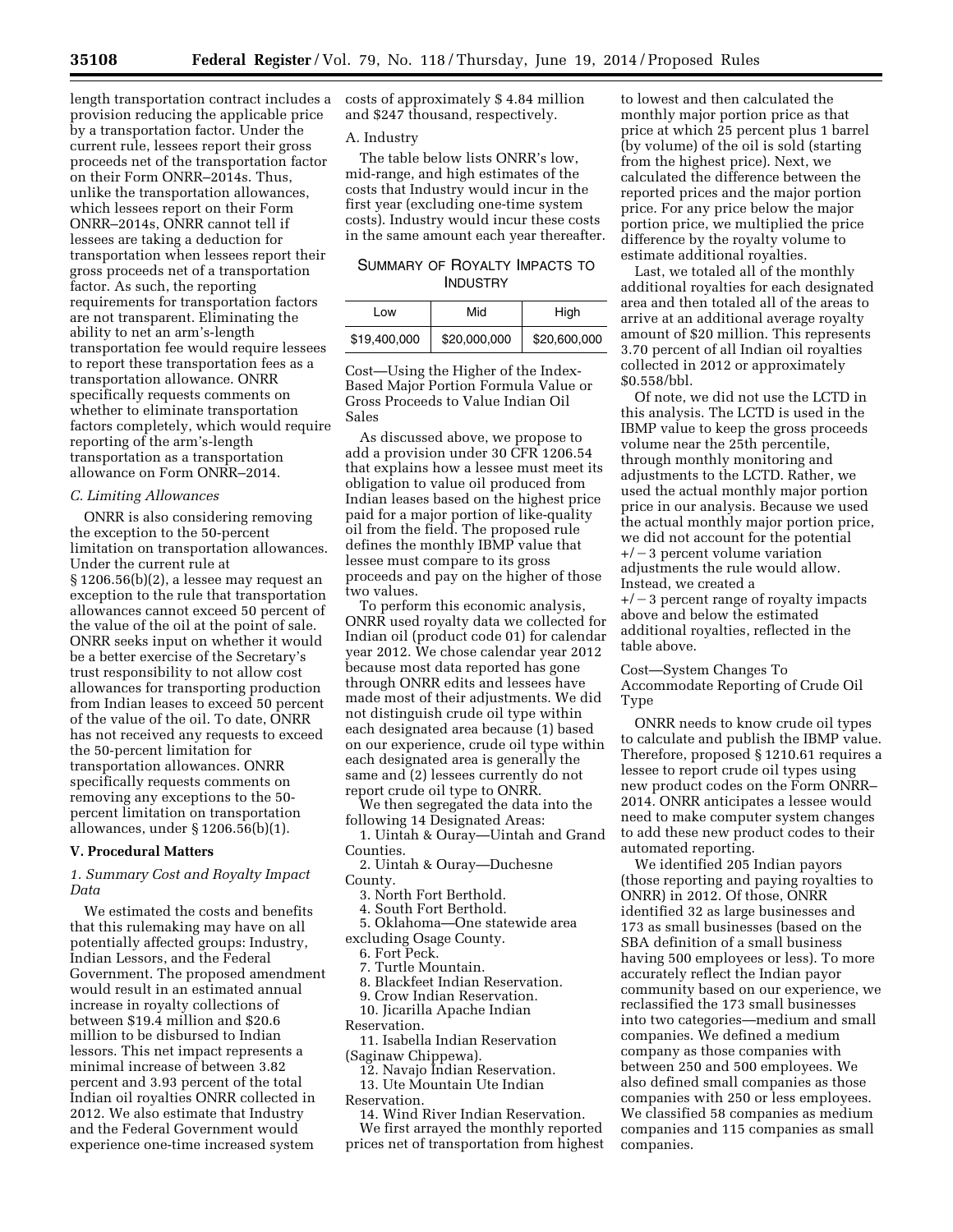ONRR first identified the changes we must make to our systems to accommodate the requirements (adding product codes and edits, changing and adding reports, and modifying Oil and Gas Operations Reports, Form ONRR– 4054 (OGORs)) of this proposed rule and then estimated the number of hours needed to make those changes. We then multiplied those hours by our estimated hourly cost (including contractors) to implement system changes. Some of the

hours calculated for ONRR include costs Industry would not incur, such as eCommerce updates, changes to the compliance management tool, and web publishing.

We used this same process for large businesses, reducing or eliminating the hours for some categories but used the same hourly cost because most large companies employ system contractors similar to those ONRR employs, and,

therefore, would have similar system change costs.

We reduced the hours for the medium (200 hours) and small companies (100 hours) to reflect the fact that their systems are smaller and less complex. We also reduced the hourly rate for medium and small businesses to \$100 and \$75, respectively, reflecting lower contractor costs. The table below provides our estimate of system change costs for both ONRR and Industry.

| System changes | ONRR                                          | Large<br>business       | Medium<br>business      | Small<br>business       |
|----------------|-----------------------------------------------|-------------------------|-------------------------|-------------------------|
|                | 100<br>100<br>150<br>250<br>150<br>150<br>150 | 100<br>75<br>100<br>100 | 100<br>100              | 50<br>O<br>50           |
|                | 1,050<br>$\times$ \$235                       | 375<br>$\times$ \$235   | 200<br>$\times$ \$100   | 100<br>$\times$ \$75    |
|                | \$246,750<br>N/A                              | \$88,125<br>$\times$ 32 | \$20,000<br>$\times$ 58 | \$7,500<br>$\times$ 115 |
|                |                                               | \$2,820,000             | \$1.160.000             | \$862,500               |
|                |                                               |                         |                         | \$4.842,500             |

The table below lists the overall estimated first year economic impact to industry from the proposed changes, based on the mid-range estimate of costs:

| Description                               | Annual<br>(cost)/benefit<br>amount |
|-------------------------------------------|------------------------------------|
| Cost-Major Portion<br>Cost-System Changes | (\$20,000,000)<br>(\$4,842,500)    |
| Net First Year Cost to<br>Industry        | (\$24,842,500)                     |

After the first year, we anticipate the estimated cost to Industry to be approximately \$20,000,000 each year, based on 2012 data.

# B. Indian Lessors

The impact to Indian Lessors would be a net overall increase in royalties as a result of this proposed change. This royalty increase would equal the royalty increase from Industry, or \$20 million.

#### C. Federal Government

Cost—System Changes To Accommodate Reporting of Crude Oil Type

The Federal Government would incur system costs to accommodate crude oil type reporting similar to Industry. As detailed above, ONRR estimates that it would take 1,050 hours to implement system changes related to the proposed rule equating to a total cost of \$246,750.

This rulemaking would have no impact on Federal royalties. We also believe that there would be no administrative cost increases to the Federal Government because the additional work needed to monitor and adjust the LCTD and IBMP value would be offset by administrative savings due to decreased audit and litigation costs.

D. Summary of Royalty Impacts and Costs to Industry, Indian Lessors, and the Federal Government

In the table below, the negative values in the Industry column represent their estimated royalty and cost increases, while the positive values in the other columns represent the increase in Indian royalty receipts. For purposes of this summary table, we assumed that the average for royalty increases is the midpoint of our range.

# SUMMARY OF COSTS & ROYALTIES THE FIRST YEAR

|       | Industry                        | Indian                     | Federal<br>Government     |
|-------|---------------------------------|----------------------------|---------------------------|
|       | (\$20,000,000)<br>(\$4,842,500) | \$0<br>\$0<br>\$20,000,000 | \$0<br>(\$246,750)<br>\$0 |
| Total | (\$24,842,500)                  | \$20,000,000               | (\$246,750)               |

After the first year, the proposed rule will cost industry approximately \$20

million a year and Indian lessors will increase their annual royalty receipts by approximately \$20 million. The Federal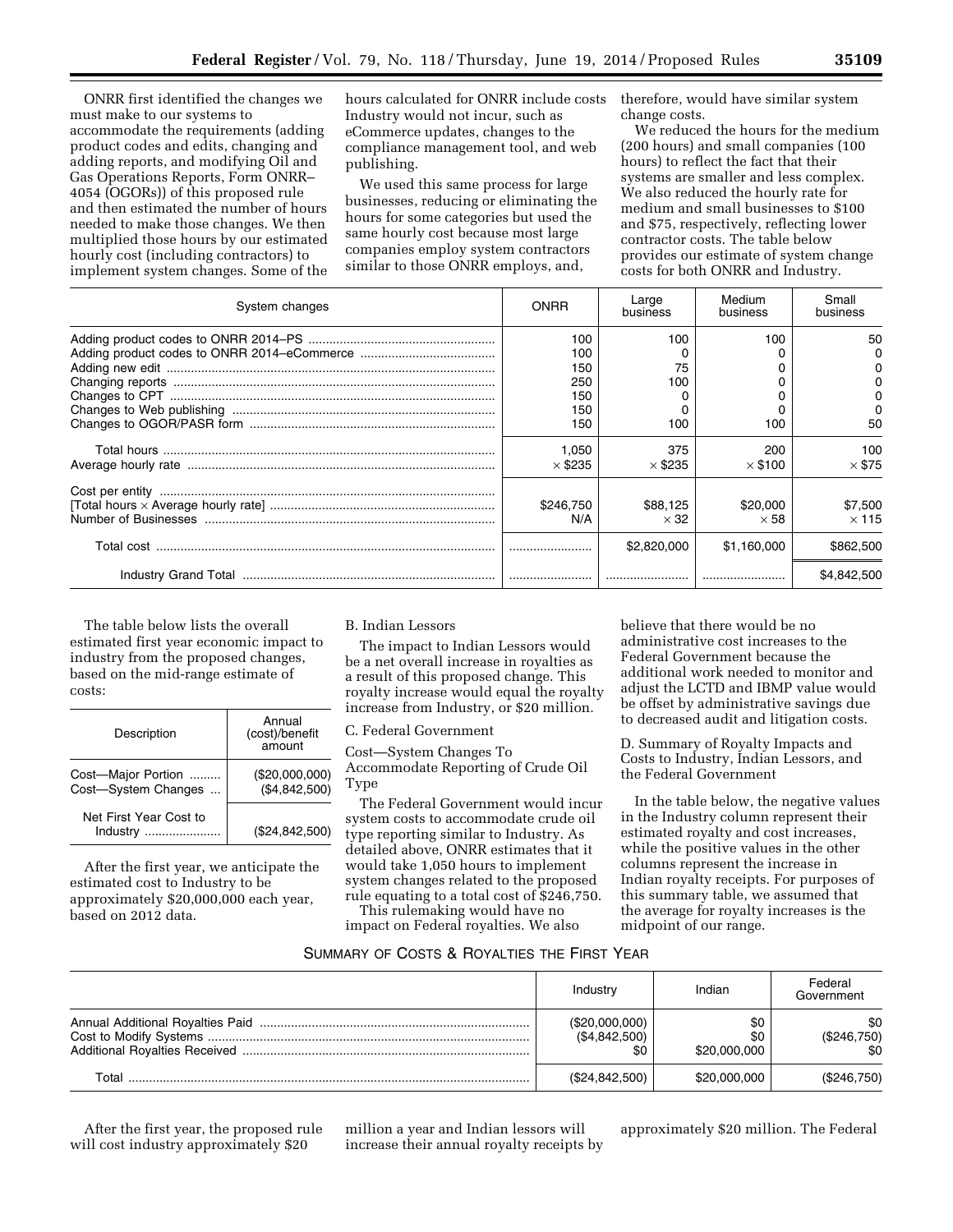Government will not incur any additional costs after the first year.

# *2. Regulatory Planning and Review (Executive Orders 12866 and 13563)*

Executive Order (E.O.) 12866 provides that the Office of Information and Regulatory Affairs (OIRA) of the Office of Management and Budget (OMB) will review all significant rulemaking. OIRA has determined that this proposed rule is not significant.

Executive Order 13563 reaffirms the principles of E.O. 12866 while calling for improvements in the nation's regulatory system to promote predictability, to reduce uncertainty, and to use the best, most innovative, and least burdensome tools for achieving regulatory ends. The executive order directs agencies to consider regulatory approaches that reduce burdens and maintain flexibility and freedom of choice for the public where these approaches are relevant, feasible, and consistent with regulatory objectives. E.O. 13563 emphasizes further that regulations must be based on the best available science and that the rulemaking process must allow for public participation and an open exchange of ideas. We have developed this proposed rule in a manner consistent with these requirements.

#### *3. Regulatory Flexibility Act*

The Department of the Interior certifies that this proposed rule would not have a significant economic effect on a substantial number of small entities under the Regulatory Flexibility Act (5 U.S.C. 601 *et seq.*). Lessees of Federal and Indian mineral leases are generally companies classified under the North American Industry Classification System (NAICS) Code 211111, which includes companies that extract crude petroleum and natural gas. For this NAICS code classification, a small company is one with fewer than 500 employees. Approximately 205 different companies submit royalty and production reports from Indian leases to ONRR each month. In addition, approximately 32 companies are large businesses under the U.S. Small Business Administration definition because they have over 500 employees. The remaining 173 companies are considered to be small business.

As provided in *1A Industry* in the Procedural Matters section, we believe industry would incur a one-time cost to comply with the proposed rule. On average, ONRR estimates that each small business would incur a one-time cost of between of \$7,500 and \$20,000 to modify their systems to comply with this rulemaking.

As we stated earlier, we believe, based *6. Takings (E.O. 12630)*  on 2012 Indian oil sales, the proposed rule would cost industry approximately \$20 million dollars a year. Small businesses only accounted for 13.55 percent of the oil volumes sold in 2012. Applying that percentage to industry costs, ONRR estimates that the proposed major portion provision would cost all small-business lessors approximately \$2,710,000 per year. The amount would vary for each company depending on the volume of production each small business produces and sells each year. We believe reduced administrative costs, such as reduced accounting, auditing, and litigation expenses, would offset some of these costs.

In sum, we do not believe this rulemaking would result in a significant economic effect on a substantial number of small entities because (1) the initial one-time cost to a small business to modify its system would be between \$7,500 and \$20,000; and (2) this proposed rule would cost the small businesses a collective total of \$2,710,000 per year.

ONRR encourages small businesses to comment on this proposed rule.

# *4. Small Business Regulatory Enforcement Fairness Act (SBREFA)*

This proposed rule would not be a major rule under 5 U.S.C. 804(2), the Small Business Regulatory Enforcement Fairness Act. This rulemaking:

a. Would not have an annual effect on the economy of \$100 million or more. The effect would be limited to a maximum estimated at \$2,710,000 which equals the \$20,000,000 yearly cost of the proposed rule to industry at large multiplied by 13.55% (volumes sold attributable to small businesses).

b. Would not cause a major increase in costs or prices for consumers, individual industries, Federal, State, Indian, or local government agencies, or geographic regions.

c. Would not have significant adverse effects on competition, employment, investment, productivity, innovation, or the ability of United States-based enterprises to compete with foreignbased enterprises.

#### *5. Unfunded Mandates Reform Act*

This proposed rule would not impose an unfunded mandate on State, local, or Tribal governments or the private sector of more than \$100 million per year. This rulemaking would not have a significant or unique effect on State, local, or Tribal governments or the private sector. A statement containing the information required by the Unfunded Mandates Reform Act (2 U.S.C. 1501 et seq.) would not be required.

Under the criteria in section 2 of E.O. 12630, this proposed rule would not have any significant takings implications. This proposed rule would not impose conditions or limitations on the use of any private property. Therefore, a takings implication assessment is not required.

# *7. Federalism (E.O. 13132)*

Under the criteria in section 1 of E.O. 13132, this proposed rule would not have sufficient federalism implications to warrant the preparation of a Federalism summary impact statement. This rulemaking would not substantially and directly affect the relationship between the Federal and State governments. The management of Indian leases is the responsibility of the Secretary of the Interior, and all royalties ONRR collects from Indian leases are distributed to Tribes and individual Indian mineral owners. Because this proposed rule would not alter that relationship, a Federalism summary impact statement is not required.

#### *8. Civil Justice Reform (E.O. 12988)*

This rulemaking would comply with the requirements of E.O. 12988. Specifically, this proposed rule:

a. Would meet the criteria of section 3(a) requiring that all regulations be reviewed to eliminate errors and ambiguity and be written to minimize litigation.

b. Would meet the criteria of section 3(b)(2) requiring that all regulations be written in clear language and contain clear legal standards.

# *9. Consultation With Indian Tribal Governments, (E.O. 13175)*

The Department of the Interior strives to strengthen its government-togovernment relationship with Indian Tribes through a commitment to consultation with Indian Tribes and recognition of their right to selfgovernance and Tribal sovereignty.

Under the Department's consultation policy and the criteria in E.O. 13175, we evaluated this proposed rule and determined that it would have no tribal implications that would impose substantial direct compliance costs on Indian tribal governments. Also, under this consultation policy and Executive Order criteria with Indian tribes and individual Indian mineral owners on all policy changes that may affect them, ONRR scheduled public meetings in three different locations for the purpose of consulting with Indian tribes and individual Indian mineral owners and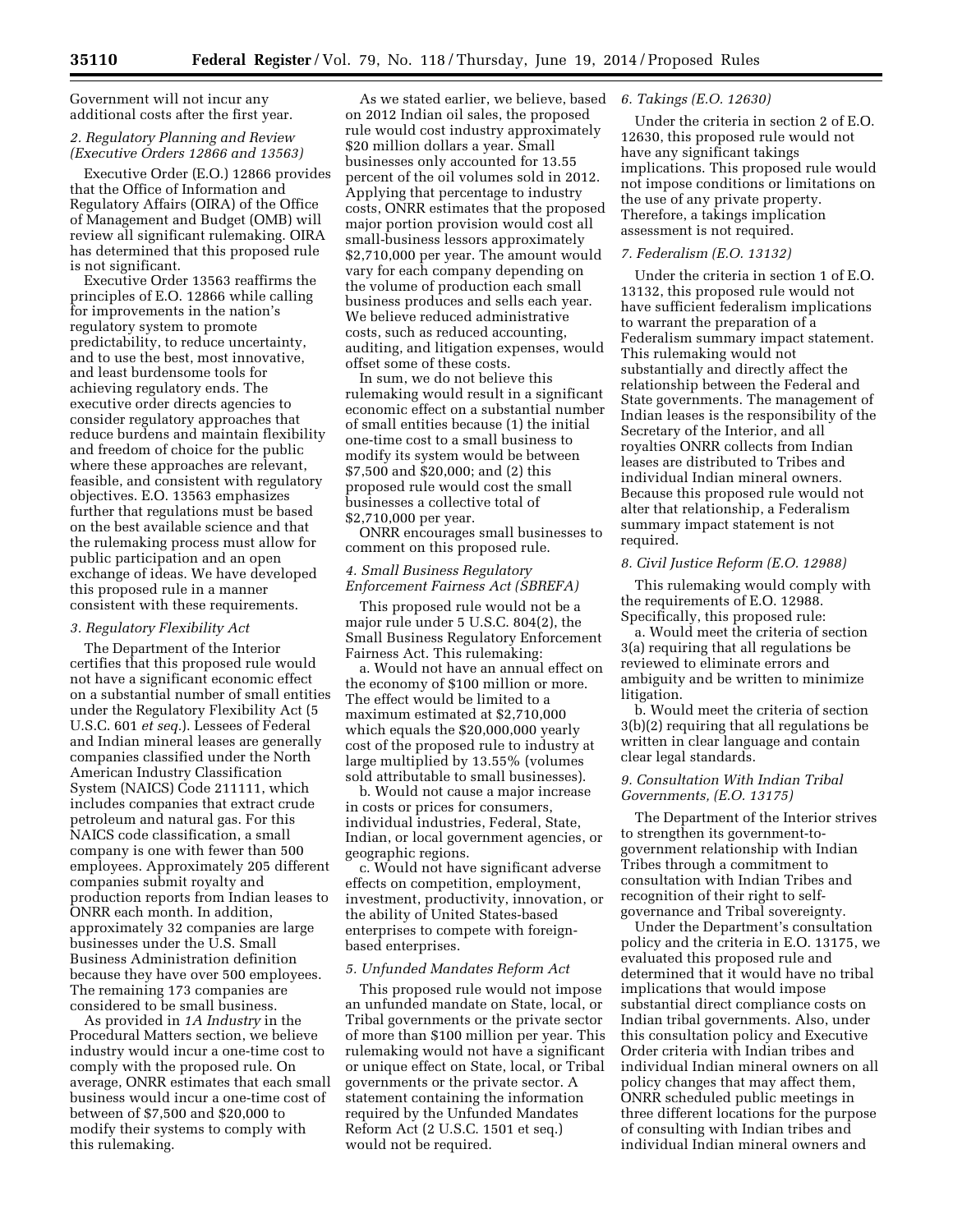to obtain public comments from other interested parties.

ONRR held consultation sessions with Tribes and individual Indian mineral owners on October 29, 2013, at the Civic Center in New Town, North Dakota; November 6, 2013, at Ft. Washakie, Wyoming; and December 14, 2013, at the Wes Watkins Technology Center at Wetumka, Oklahoma. ONRR plans to schedule additional consultation sessions with Tribes and individual Indian mineral owners to discuss and hear comments, including sessions in Albuquerque, New Mexico; Browning, Montana; and Ft. Duchesne, Utah.

#### *10. Paperwork Reduction Act of 1995*

This rulemaking would not contain new information collection requirements, and a submission to the Office of Management and Budget (OMB) would not be required under the Paperwork Reduction Act of 1995 (44 U.S.C. 3501 *et seq.*). The proposed rule would modify § 1210.61 to require a lessee of Indian leases to report additional product codes for crude oil types on Form ONRR–2014. Currently, OMB approved a total of 239,937 burden hours for lessees to file their Form ONRR–2014s under OMB Control Number 1012–0004. ONRR estimates no additional burden hours, beyond the initial hours that industry must incur to modify systems to accommodate the rule, to report the applicable crude oil type in the product code field.

#### *11. National Environmental Policy Act*

This proposed rule would not constitute a major Federal action significantly affecting the quality of the human environment. We are not required to provide a detailed statement under the National Environmental Policy Act of 1969 (NEPA) because this proposed rule qualifies for categorical exclusion under 43 CFR 46.210(c) and (i) and the DOI Departmental Manual, part 516, section 15.4.D: ''(c) Routine financial transactions including such things as . . . audits, fees, bonds, and royalties . . . (i) Policies, directives, regulations, and guidelines: that are of an administrative, financial, legal, technical, or procedural nature.'' We have also determined that this rulemaking is not involved in any of the extraordinary circumstances listed in 43 CFR 46.215 that would require further analysis under NEPA. The procedural changes resulting from the IBMP value would have no consequence on the physical environment. This proposed rule would not alter, in any material way, natural resources exploration, production, or transportation.

# *12. Effects on the Nation's Energy Supply (E.O. 13211)*

This rulemaking would not be a significant energy action under the definition in E.O. 13211, and, therefore, would not require a Statement of Energy Effects.

# *13. Clarity of This Regulation*

We are required by E.O. 12866  $(section 1(b)(12))$ , E.O. 12988 (section 3(b)(1)(B)), E.O. 13563 (section 1(a)), and Presidential Memorandum of June 1, 1998, to write all rulemaking in plain language. This means that each rulemaking we publish must: (a) Be logically organized; (b) use the active voice to address readers directly; (c) use common, everyday words, and clear language rather than jargon; (d) be divided into short sections and sentences; and (e) use lists and tables wherever possible.

If you feel that we have not met these requirements, send us comments by one of the methods listed in the **ADDRESSES** section. To help revise the proposed rule, write your comments as specific as possible. For example, you should tell us the numbers of the sections or paragraphs that you find unclear, which sections or sentences are too long, and the sections where you feel lists or tables would be useful, etc.

#### *14. Public Availability of Comments*

We will post all comments, including names and addresses of respondents, at *[www.regulations.gov.](http://www.regulations.gov)* Before including Personally Identifiable Information (PII), such as address, phone number, email address, or other personal information in your comment(s), be advised that your entire comment (including PII) may be made available to the public at any time. While you can ask us, in your comment, to withhold PII from public view, we cannot guarantee that we will be able to do so.

# **List of Subjects in 30 CFR Parts 1206 and 1210**

#### *30 CFR Parts 1206*

Coal, Continental shelf, Geothermal energy, Government contracts, Indianslands, Mineral royalties, Oil and gas exploration, Public lands—mineral resources, Reporting and recordkeeping requirements.

# *30 CFR Part 1210*

Continental shelf, Indian leases, Geothermal energy, Government contracts, Indians-lands, Mineral royalties, Oil and gas reporting, Phosphate, Potassium, Reporting and recordkeeping requirements, Royalties, Sales contracts, Sales summary, Sodium, Solid minerals, Sulfur.

Dated: May 13, 2014.

# **Rhea Suh,**

*Assistant Secretary for Policy, Management and Budget.* 

# **Authority and Issuance**

For the reasons discussed in the preamble, ONRR proposes to amend 30 CFR parts 1206 and 1210 as follows:

# **PART 1206—PRODUCT VALUATION**

■ 1. The authority for part 1206 continues to read as follows:

**Authority:** 5 U.S.C. 301 *et seq.;* 25 U.S.C. 396 *et seq.,* 396a *et seq.,* 2101 *et seq.;* 30 U.S.C. 181 *et seq.,* 351 *et seq.,* 1001 *et seq.,*  1701 *et seq.;* 31 U.S.C. 9701; 43 U.S.C. 1301 *et seq.,* 1331 *et seq.,* and 1801 *et seq.* 

■ 2. Revise subpart B of part 1206 to read as follows:

# **Subpart B—Indian Oil**

#### Sec.

- 1206.50 What is the purpose of this subpart?
- 1206.51 What definitions apply to this subpart?
- 1206.52 How do I calculate royalty value for oil that I or my affiliate sell(s) or exchange(s) under an arm's-length contract?
- 1206.53 How do I calculate royalty value for oil that I or my affiliate do(es) not sell under an arm's-length contract?
- 1206.54 How do I fulfill the lease provision regarding valuing production on the basis of the major portion of like-quality oil?
- 1206.55 What are my responsibilities to place production into marketable
- condition and to market production? 1206.56 What general transportation
- allowance requirements apply to me? 1206.57 How do I determine a
- transportation allowance if I have an arm's-length transportation contract?
- 1206.58 How do I determine a transportation allowance if I have a nonarm's-length transportation contract or have no contract?
- 1206.59 What interest applies if I improperly report a transportation allowance?
- 1206.60 What reporting adjustments must I make for transportation allowances?
- 1206.61 How will ONRR determine if my royalty payments are correct?
- 1206.62 How do I request a value determination?
- 1206.63 How do I determine royalty quantity and quality?
- 1206.64 What records must I keep to support my calculations of value under this subpart?
- 1206.65 Does ONRR protect information I provide?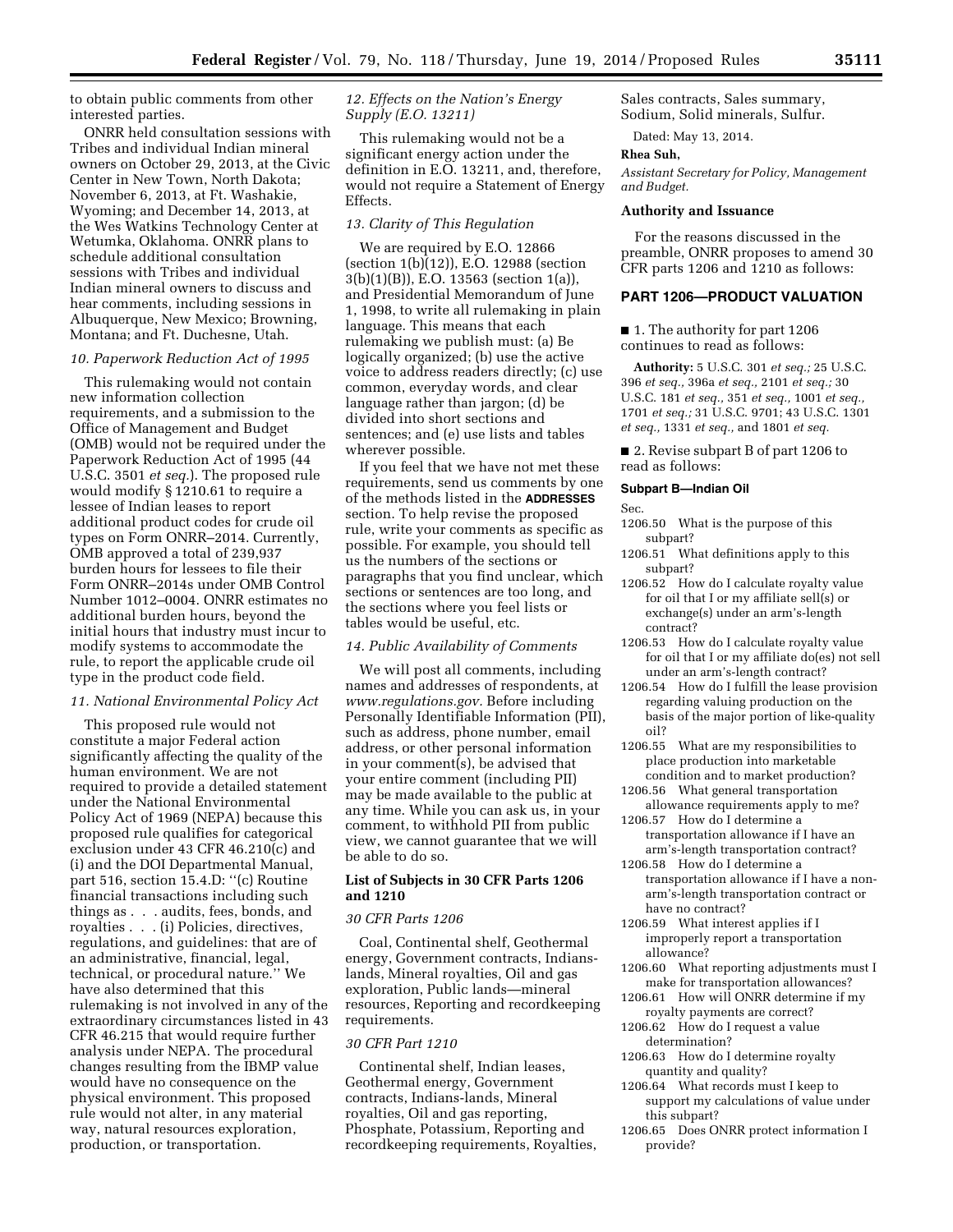#### **Subpart B—Indian Oil**

#### **§ 1206.50 What is the purpose of this subpart?**

(a) This subpart applies to all oil produced from Indian (tribal and allotted) oil and gas leases (except leases on the Osage Indian Reservation, Osage County, Oklahoma). This subpart does not apply to Federal leases, including Federal leases for which revenues are shared with Alaska Native Corporations. This subpart:

(1) Explains how you as a lessee must calculate the value of production for royalty purposes consistent with Indian mineral leasing laws, other applicable laws, and lease terms.

(2) Ensures the United States discharges its trust responsibilities for administering Indian oil and gas leases under the governing Indian mineral leasing laws, treaties, and lease terms.

(b) If you dispose of or report production on behalf of a lessee, the terms ''you'' and ''your'' in this subpart refer to you and not to the lessee. In this circumstance, you must determine and report royalty value for the lessee's oil by applying the rules in this subpart to your disposition of the lessee's oil.

(c) If the regulations in this subpart are inconsistent with:

(1) A Federal statute;

(2) A settlement agreement between the United States, Indian lessor, and a lessee resulting from administrative or judicial litigation;

(3) A written agreement between the Indian lessor, lessee, and the ONRR Director establishing a method to determine the value of production from any lease that ONRR expects at least would approximate the value established under this subpart; or;

(4) An express provision of an oil and gas lease subject to this subpart then the statute, settlement agreement, written agreement, or lease provision will govern to the extent of the inconsistency.

(d) ONRR or Indian Tribes, which have a cooperative agreement with ONRR to audit under 30 U.S.C. 1732, may audit, or perform other compliance reviews, and require a lessee to adjust royalty payments and reports.

#### **§ 1206.51 What definitions apply to this subpart?**

For purposes of this subpart: *Affiliate* means a person who controls, is controlled by, or is under common control with another person.

(1) Ownership or common ownership of more than 50 percent of the voting securities, or instruments of ownership, or other forms of ownership, of another person constitutes control. Ownership

of less than 10 percent constitutes a presumption of noncontrol that ONRR may rebut.

(2) If there is ownership or common ownership of 10 through 50 percent of the voting securities or instruments of ownership, or other forms of ownership, of another person, ONRR will consider the following factors in determining whether there is control in a particular case:

(i) The extent to which there are common officers or directors;

(ii) With respect to the voting securities, or instruments of ownership, or other forms of ownership:

(A) The percentage of ownership or common ownership;

(B) The relative percentage of ownership or common ownership compared to the percentage(s) of ownership by other persons;

(C) Whether a person is the greatest single owner; and

(D) Whether there is an opposing voting bloc of greater ownership;

(iii) Operation of a lease, plant, or other facility;

(iv) The extent of participation by other owners in operations and day-today management of a lease, plant, or other facility; and

(v) Other evidence of power to exercise control over or common control with another person.

(3) Regardless of any percentage of ownership or common ownership, relatives, either by blood or marriage, are affiliates.

*Area* means a geographic region at least as large as the defined limits of an oil and/or gas field in which oil and/or gas lease products have similar quality, economic, and legal characteristics.

*Arm's-length contract* means a contract or agreement between independent persons who are not affiliates and who have opposing economic interests regarding that contract. To be considered arm's length for any production month, a contract must satisfy this definition for that month, as well as when the contract was executed.

*Audit* means a review, conducted under the generally accepted *Governmental Auditing Standards,* of royalty reporting and payment activities of lessees, designees, or other persons who pay royalties, rents, or bonuses on Indian leases.

*BLM* means the Bureau of Land Management of the Department of the Interior.

*Condensate* means liquid hydrocarbons (generally exceeding 40 degrees of API gravity) recovered at the surface without resorting to processing. Condensate is the mixture of liquid

hydrocarbons that results from condensation of petroleum hydrocarbons existing initially in a gaseous phase in an underground reservoir.

*Contract* means any oral or written agreement, including amendments or revisions thereto, between two or more persons and enforceable by law that with due consideration creates an obligation.

*Designated area* means an area ONRR designates for purposes of calculating Location and Crude Type Differentials applied to an IBMP value. ONRR will post designated areas on its Web site at *[www.onrr.gov.](http://www.onrr.gov)* ONRR will monitor the market activity in the designated areas and, if necessary, hold a technical conference to review, modify, or add a particular designated area. ONRR will post any change to the designated areas on its Web site at *[www.onrr.gov.](http://www.onrr.gov)* Criteria to determine any future changes to designated areas include, but are not limited to: Markets served, examples include refineries and/or market centers, such as Cushing, OK; Access to markets, examples include, access to similar infrastructure, such as pipelines, rail lines, and trucking; and/or similar geography, for example, no challenging geographical divides, large rivers and/or mountains.

*Exchange agreement* means an agreement where one person agrees to deliver oil to another person at a specified location in exchange for oil deliveries at another location, and other consideration. Exchange agreements:

(1) May or may not specify prices for the oil involved;

(2) Frequently specify dollar amounts reflecting location, quality, or other differentials;

(3) Include buy/sell agreements, which specify prices to be paid at each exchange point and may appear to be two separate sales within the same agreement, or in separate agreements; and

(4) May include, but are not limited to, exchanges of produced oil for specific types of oil (e.g., WTI); exchanges of produced oil for other oil at other locations (location trades); exchanges of produced oil for other grades of oil (grade trades); and multiparty exchanges.

*Field* means a geographic region situated over one or more subsurface oil and gas reservoirs encompassing at least the outermost boundaries of all oil and gas accumulations known to be within those reservoirs vertically projected to the land surface. Onshore fields usually are given names, and their official boundaries are often designated by oil and gas regulatory agencies in the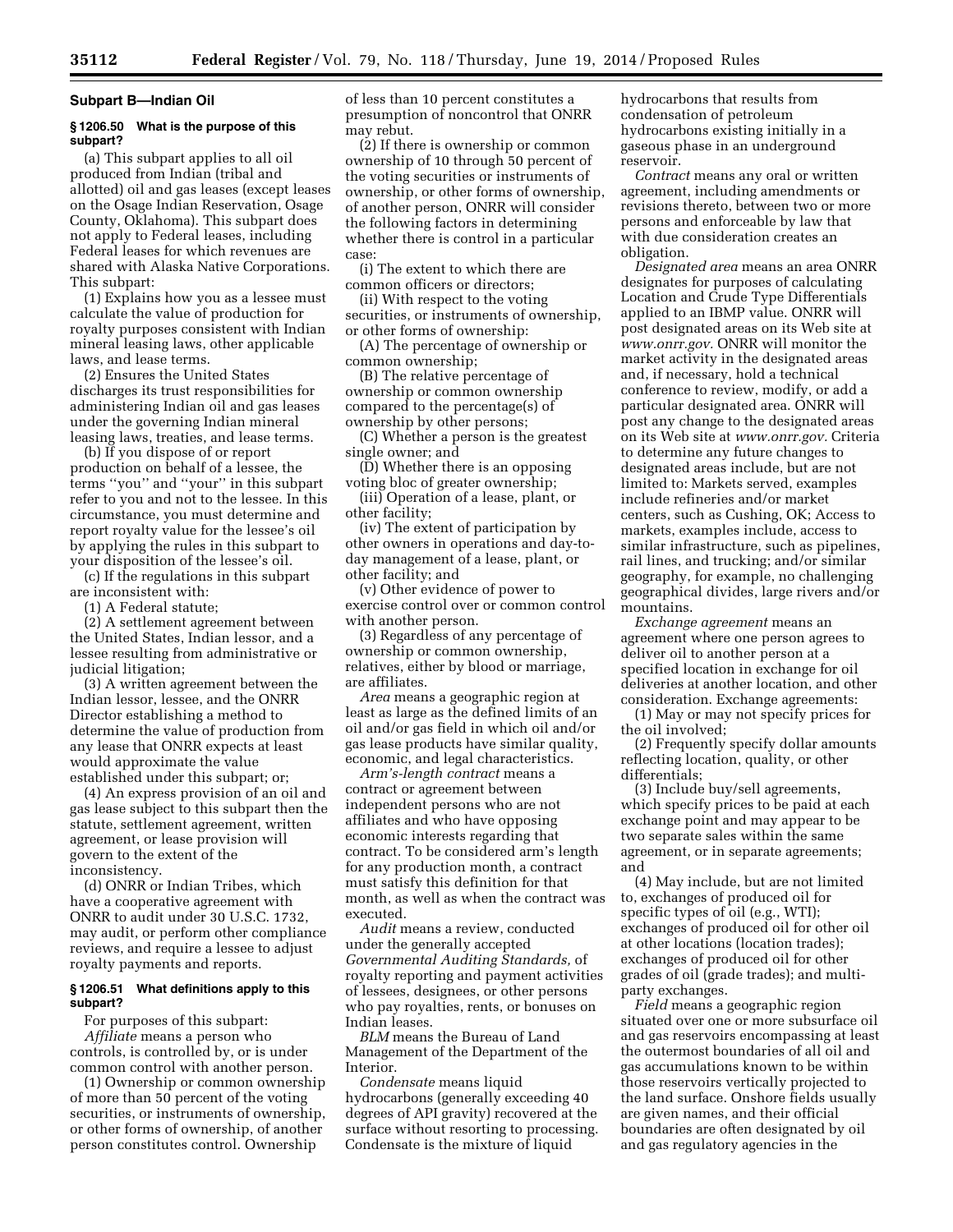respective States in which the fields are located.

*Gathering* means the movement of lease production to a central accumulation or treatment point on the lease, unit, or communitized area, or to a central accumulation or treatment point off the lease, unit, or communitized area as approved by BLM operations personnel.

*Gross proceeds* means the total monies and other consideration accruing for the disposition of oil produced. Gross proceeds also include, but are not limited to, the following examples:

(1) Payments for services, such as dehydration, marketing, measurement, or gathering that the lessee must perform at no cost to the lessor in order to put the production into marketable condition;

(2) The value of services to put the production into marketable condition, such as salt water disposal, that the lessee normally performs but that the buyer performs on the lessee's behalf;

(3) Reimbursements for harboring or terminalling fees;

(4) Tax reimbursements, even though the Indian royalty interest may be exempt from taxation;

(5) Payments made to reduce or buy down the purchase price of oil to be produced in later periods, by allocating those payments over the production whose price the payment reduces and including the allocated amounts as proceeds for the production as it occurs; and

(6) Monies and all other consideration to which a seller is contractually or legally entitled but does not seek to collect through reasonable efforts.

*IBMP* means the Index-Based Major Portion value calculated under § 1206.54.

*Indian Tribe* means any Indian Tribe, band, nation, pueblo, community, rancheria, colony, or other group of Indians for which any minerals or interest in minerals is held in trust by the United States or that is subject to Federal restriction against alienation.

*Individual Indian mineral owner*  means any Indian for whom minerals or an interest in minerals is held in trust by the United States or who holds title subject to Federal restriction against alienation.

*Lease* means any contract, profit-share arrangement, joint venture, or other agreement issued or approved by the United States under an Indian mineral leasing law that authorizes exploration for, development or extraction of, or removal of lease products. Depending on the context, lease may also refer to the land area covered by that authorization.

*Lease products* means any leased minerals attributable to, originating from, or allocated to Indian leases.

*Lessee* means any person to whom the United States, a Tribe, or individual Indian mineral owner issues a lease, and any person who has been assigned an obligation to make royalty or other payments required by the lease. Lessee includes:

(1) Any person who has an interest in a lease (including operating rights owners); and

(2) An operator, purchaser, or other person with no lease interest who reports and/or makes royalty payments to ONRR or the lessor on the lessee's behalf.

*Lessor* means an Indian Tribe or individual Indian mineral owner who has entered into a lease.

*Like-quality oil* means oil that has similar chemical and physical characteristics.

*Location and Crude Type Differential (LCTD)* means the difference in value between the average of the monthly NYMEX Calendar Monthly Averages (CMA) for the previous 12 months and the average of the monthly Major Portion Prices for the previous 12 months for a designated area for each crude oil type calculated under § 1206.54.

[(Average of the Monthly NYMEX CMA for the Previous 12 Months - Average of the Monthly Major Portion Prices for the Previous 12 Months)] Average of the Monthly NYMEX CMA for the Previous 12 Months

*Location differential* means an amount paid or received (whether in money or in barrels of oil) under an exchange agreement that results from differences in location between oil delivered in exchange and oil received in the exchange. A location differential may represent all or part of the difference between the price received for oil delivered and the price paid for oil received under a buy/sell exchange agreement.

*Major Portion Price* means the highest price paid or offered at the time of production for the major portion of oil produced from the same designated area for the same crude oil type.

*Marketable condition* means lease products that are sufficiently free from impurities and otherwise in a condition that they will be accepted by a purchaser under a sales contract typical for the field or area.

*Net* means to reduce the reported sales value to account for transportation instead of reporting a transportation allowance as a separate entry on Form ONRR–2014.

*NYMEX Calendar Month Average Price* means the average of the New York Mercantile Exchange (NYMEX) daily settlement prices for light sweet oil delivered at Cushing, Oklahoma, calculated as follows:

(1) Sum the prices published for each day during the calendar month of production (excluding weekends and holidays) for oil to be delivered in the nearest month of delivery for which NYMEX futures prices are published corresponding to each such day; and

(2) Divide the sum by the number of days on which those prices are published (excluding weekends and holidays).

*Oil* means a mixture of hydrocarbons that existed in the liquid phase in natural underground reservoirs and remains liquid at atmospheric pressure after passing through surface separating facilities and is marketed or used as such. Condensate recovered in lease separators or field facilities is considered to be oil.

*ONRR* means the Office of Natural Resources Revenue of the Department of the Interior.

*Operating rights owner,* also known as a working interest owner, means any person who owns operating rights in a lease subject to this subpart. A record title owner is the owner of operating rights under a lease until the operating rights have been transferred from record title (see Bureau of Land Management regulations at 43 CFR 3100.0–5(d)).

*Person* means any individual, firm, corporation, association, partnership, consortium, or joint venture (when established as a separate entity).

*Processing* means any process designed to remove elements or compounds (hydrocarbon and nonhydrocarbon) from gas, including absorption, adsorption, or refrigeration. Field processes that normally take place on or near the lease, such as natural pressure reduction, mechanical separation, heating, cooling, dehydration, and compression, are not considered processing. The changing of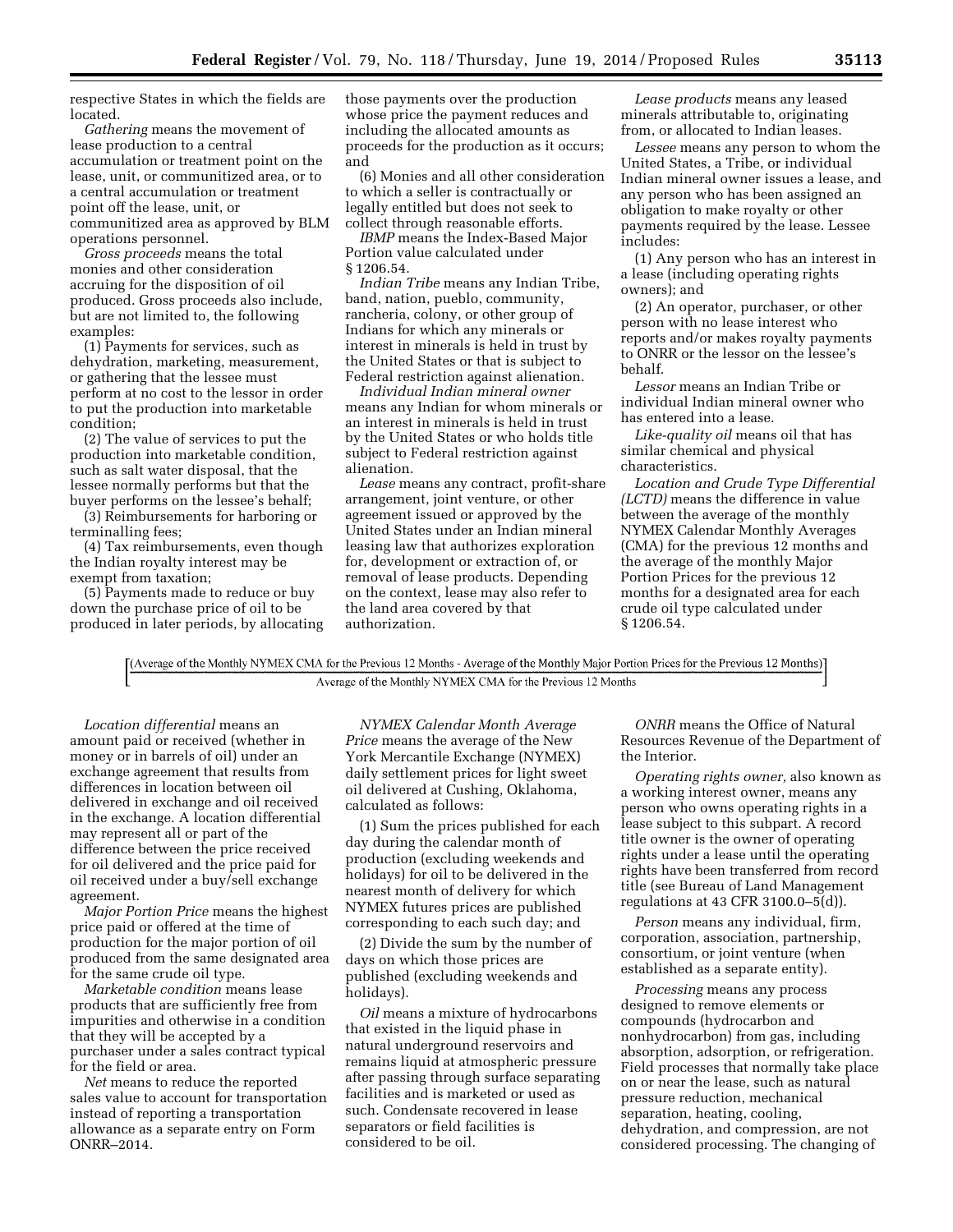pressures and/or temperatures in a reservoir is not considered processing.

*Prompt month* means the nearest month of delivery for which NYMEX futures prices are published during the trading month.

*Quality differential* means an amount paid or received under an exchange agreement (whether in money or in barrels of oil) that results from differences in API gravity, sulfur content, viscosity, metals content, and other quality factors between oil delivered and oil received in the exchange. A quality differential may represent all or part of the difference between the price received for oil delivered and the price paid for oil received under a buy/sell agreement.

*Roll* means an adjustment to the NYMEX price that is calculated as follows: Roll = .6667  $\times$  (P<sub>0</sub>-P<sub>1</sub>) + .3333  $\times$  (P<sub>0</sub> – P<sub>2</sub>), where: P<sub>0</sub> = the average of the daily NYMEX settlement prices for deliveries during the prompt month that is the same as the month of production, as published for each day during the trading month for which the month of production is the prompt month;  $P_1 =$ the average of the daily NYMEX settlement prices for deliveries during the month following the month of production, published for each day during the trading month for which the month of production is the prompt month; and  $P_2$  = the average of the daily NYMEX settlement prices for deliveries during the second month following the month of production, as published for each day during the trading month for which the month of production is the prompt month. Calculate the average of the daily NYMEX settlement prices using only the days on which such prices are published (excluding weekends and holidays).

*(1) Example 1. Prices in Out Months are Lower Going Forward:* The month of production for which you must determine royalty value is December 2012. December was the prompt month from October 23 through November 20. January was the first month following the month of production, and February was the second month following the month of production.  $P_0$ therefore is the average of the daily NYMEX settlement prices for deliveries during December published for each business day between October 23 and November 20.  $P_1$  is the average of the daily NYMEX settlement prices for deliveries during January published for each business day between October 23 and November 20.  $\overline{P}_2$  is the average of the daily NYMEX settlement prices for deliveries during February published for each business day between October 23 and November 20. In this example, assume that  $P_0 = $95.08$  per bbl;  $P_1$  $= $95.03$  per bbl; and P<sub>2</sub> = \$94.93 per bbl. In this example (a declining market), Roll =  $.6667 \times (\$95.08 - \$95.03) + .3333 \times$ 

 $($95.08 - $94.93) = $0.03 + $0.05 = $0.08.$ You add this number to the NYMEX price.

*(2) Example 2. Prices in Out Months are Higher Going Forward:* The month of production for which you must determine royalty value is November 2012. November was the prompt month from September 21 through October 22. December was the first month following the month of production, and January was the second month following the month of production.  $P_0$  therefore is the average of the daily NYMEX settlement prices for deliveries during November published for each business day between September 21 and October 22.  $P_1$  is the average of the daily NYMEX settlement prices for deliveries during December published for each business day between September 21 and October 22.  $P_2$  is the average of the daily NYMEX settlement prices for deliveries during January published for each business day between September 21 and October 22. In this example, assume that  $P_0 = $91.28$  per bbl;  $P_1$  $= $91.65$  per bbl; and P<sub>2</sub> = \$92.10 per bbl. In this example (a rising market), Roll = .6667  $\times$  (\$91.28 – \$91.65) + .3333  $\times$  $($91.28 - $92.10) = (-\$0.25) + (-\$0.27) =$  $(-\$0.52)$ . You add this negative number to the NYMEX price (effectively a subtraction from the NYMEX price).

*Sale* means a contract between two persons where:

(1) The seller unconditionally transfers title to the oil to the buyer and does not retain any related rights such as the right to buy back similar quantities of oil from the buyer elsewhere;

(2) The buyer pays money or other consideration for the oil; and

(3) The parties' intent is for a sale of the oil to occur.

*Sales type code* means the contract type or general disposition (*e.g.,* arm'slength or non-arm's-length) of production from the lease. The sales type code applies to the sales contract, or other disposition, and not to the arm's-length or non-arm's-length nature of a transportation allowance.

*Trading month* means the period extending from the second business day before the 25th day of the second calendar month preceding the delivery month (or, if the 25th day of that month is a non-business day, the second business day before the last business day preceding the 25th day of that month) through the third business day before the 25th day of the calendar month preceding the delivery month (or, if the 25th day of that month is a non-business day, the third business day before the last business day preceding the 25th day of that month), unless the NYMEX publishes a different definition or different dates on its official Web site, *[www.nymex.com,](http://www.nymex.com)* in which case the NYMEX definition will apply.

*Transportation allowance* means a deduction in determining royalty value for the reasonable, actual costs of moving oil to a point of sale or delivery off the lease, unit area, or communitized area. The transportation allowance does not include gathering costs.

*WTI* means West Texas Intermediate. *You* means a lessee, operator, or other person who pays royalties under this subpart.

#### **§ 1206.52 How do I calculate royalty value for oil that I or my affiliate sell(s) or exchange(s) under an arm's-length contract?**

(a) The value of production for royalty purposes for your lease is the higher of either the value determined under this section or the IBMP value calculated under § 1206.54. The value of oil under this section for royalty purposes is the gross proceeds accruing to you or your affiliate under the arm's-length contract, less applicable allowances determined under § 1206.56 or § 1206.57. You must use this paragraph (a) to value oil when:

(1) You sell under an arm's-length sales contract; or

(2) You sell or transfer to your affiliate or another person under a non-arm'slength contract and that affiliate or person, or another affiliate of either of them, then sells the oil under an arm'slength contract.

(b) If you have multiple arm's-length contracts to sell oil produced from a lease that is valued under paragraph (a) of this section, the value of the oil is the volume-weighted average of the values established under this section for all contracts for the sale of oil produced from that lease.

(c) If ONRR determines that the gross proceeds accruing to you or your affiliate does not reflect the reasonable value of the production due to either:

(1) Misconduct by or between the parties to the arm's-length contract; or

(2) Breach of your duty to market the oil for the mutual benefit of yourself and the lessor, ONRR will establish a value based on other relevant matters.

(i) ONRR will not use this provision to simply substitute its judgment of the market value of the oil for the proceeds received by the seller under an arm'slength sales contract.

(ii) The fact that the price received by the seller under an arm's-length contract is less than other measures of market price is insufficient to establish breach of the duty to market unless ONRR finds additional evidence that the seller acted unreasonably or in bad faith in the sale of oil produced from the lease.

(d) You have the burden of demonstrating that your or your affiliate's contract is arm's-length.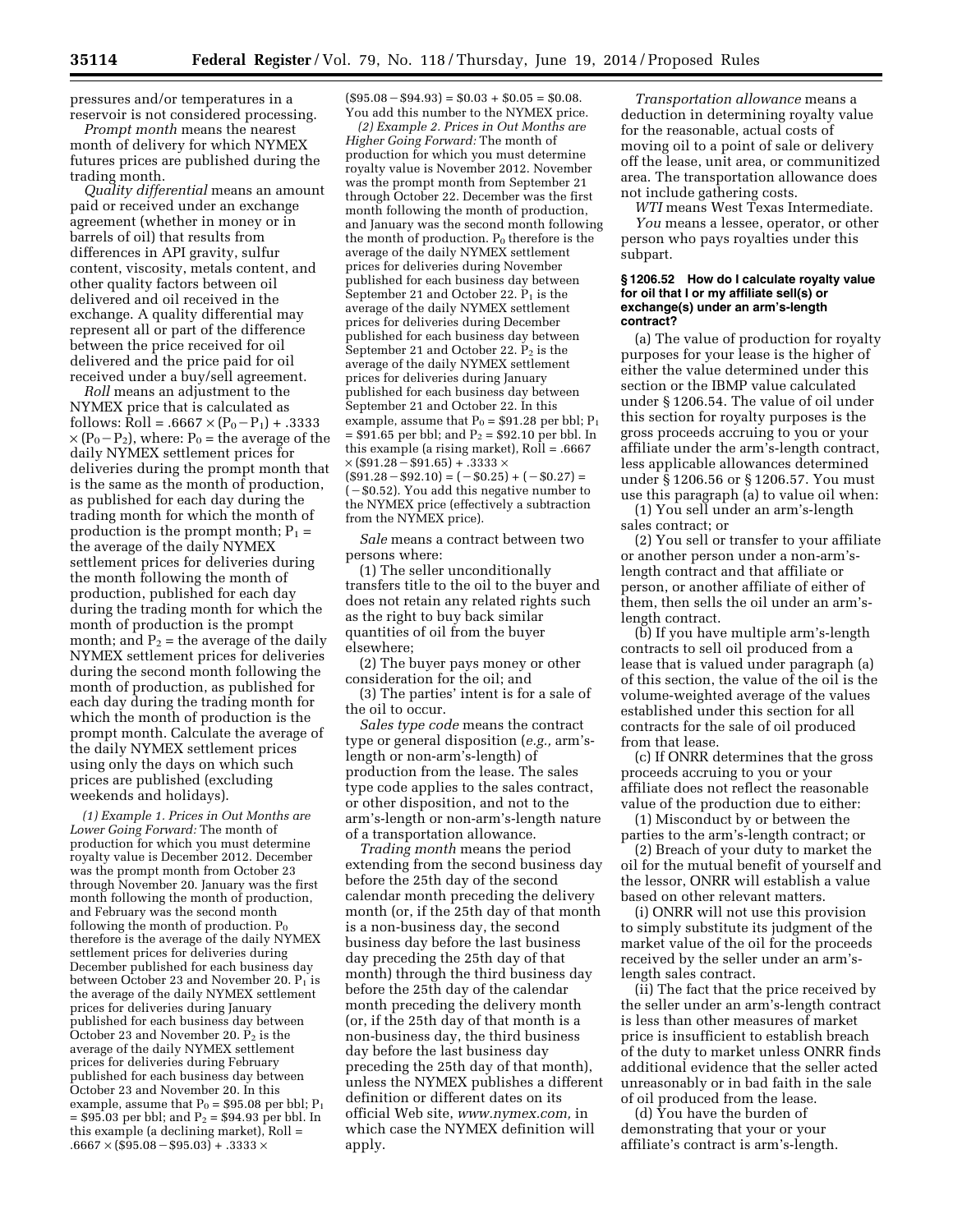(e) ONRR may require you to certify that the provisions in your or your affiliate's contract include all of the consideration the buyer paid you or your affiliate, either directly or indirectly, for the oil.

(f) You must base value on the highest price that you or your affiliate can receive through legally enforceable claims under the oil sales contract.

(1) Absent contract revision or amendment, if you or your affiliate fail(s) to take proper or timely action to receive prices or benefits to which you or your affiliate are entitled, you must pay royalty based upon that obtainable price or benefit.

(2) If you or your affiliate make timely application for a price increase or benefit allowed under your or your affiliate's contract but the purchaser refuses and you or your affiliate take reasonable documented measures to force purchaser compliance, you will not owe additional royalties unless or until you or your affiliate receive additional monies or consideration resulting from the price increase. You may not construe this paragraph to permit you to avoid your royalty payment obligation in situations where a purchaser fails to pay, in whole or in part, or timely, for a quantity of oil.

(g)(1) You or your affiliate must make all contracts, contract revisions, or amendments in writing and all parties to the contract must sign the contract, contract revisions, or amendments.

(2) This provision applies notwithstanding any other provisions in this title 30 of the *Code of Federal Regulations* to the contrary.

(h) If you or your affiliate enter(s) into an arm's-length exchange agreement, or multiple sequential arm's-length exchange agreements, then you must value your oil under this paragraph.

(1) If you or your affiliate exchange(s) oil at arm's length for WTI or equivalent oil at Cushing, Oklahoma, you must value the oil using the NYMEX price, adjusted for applicable location and quality differentials under paragraph (h)(3) of this section and any transportation costs under paragraph (h)(4) of this section and § 1206.56 and § 1206.57 or § 1206.58.

(2) If you do not exchange oil for WTI or equivalent oil at Cushing, but

exchange it at arm's length for oil at another location and following the arm's-length exchange(s) you or your affiliate sell(s) the oil received in the exchange(s) under an arm's-length contract, then you must use the gross proceeds under you or your affiliate's arm's-length sales contract after the exchange(s) occur(s), adjusted for applicable location and quality differentials under paragraph (h)(3) of this section and any transportation costs under paragraph (h)(4) of this section and § 1206.56 and § 1206.57 or § 1206.58.

(3) You must adjust your gross proceeds for any location or quality differential, or other adjustments, you received or paid under the arm's-length exchange agreement(s). If ONRR determines that any exchange agreement does not reflect reasonable location or quality differentials, ONRR may adjust the differentials you used based on relevant information. You may not otherwise use the price or differential specified in an arm's-length exchange agreement to value your production.

(4) If you value oil under this paragraph, ONRR will allow a deduction, under § 1206.56 and § 1206.57 or § 1206.58, for the reasonable, actual costs to transport the oil:

(i) From the lease to a point where oil is given in exchange; and

(ii) If oil is not exchanged to Cushing, Oklahoma, from the point where oil is received in exchange to the point where the oil received in exchange is sold.

(5) If you or your affiliate exchange(s) your oil at arm's length, and neither paragraph (c)(1) nor (c)(2) of this section applies, ONRR will establish a value for the oil based on relevant matters. After ONRR establishes the value, you must report and pay royalties and any late payment interest owed based on that value.

#### **§ 1206.53 How do I calculate royalty value for oil that I or my affiliate do(es) not sell under an arm's-length contract?**

(a) The value of production for royalty purposes for your lease is the higher of either the value determined under this section or the IBMP value calculated under § 1206.54. The unit value of your oil not sold under an arm's-length

contract under this section for royalty purposes is the volume-weighted average of the gross proceeds paid or received by you or your affiliate, including your refining affiliate, for purchases or sales under arm's-length contracts.

(1) When calculating that unit value, use only purchases or sales of other likequality oil produced from the field (or the same area if you do not have sufficient arm's-length purchases or sales of oil produced from the field) during the production month.

(2) You may adjust the gross proceeds determined under paragraph (a) of this section for transportation costs under paragraph (c) of this section and § 1206.56 and § 1206.57 or § 1206.58 before including those proceeds in the volume-weighted average calculation.

(3) If you have purchases away from the field(s) and cannot calculate a price in the field because you cannot determine the seller's cost of transportation that would be allowed under paragraph (c) of this section and § 1206.56 and § 1206.57 or § 1206.58, you must not include those purchases in your volume-weighted average calculation.

(b) Before calculating the volumeweighted average, you must normalize the quality of the oil in your or your affiliate's arm's-length purchases or sales to the same gravity as that of the oil produced from the lease. Use applicable gravity adjustment tables for the field (or the same general area for like-quality oil if you do not have gravity adjustment tables for the specific field) to normalize for gravity, as shown in the example below.

*Example (1) to paragraph (b):* Assume that a lessee, who owns a refinery and refines the oil produced from the lease at that refinery, purchases like-quality oil from other producers in the same field at arm's length for use as feedstock in its refinery. Further assume that the oil produced from the lease that is being valued under this section is Wyoming general sour with an API gravity of 23.5°. Assume that the refinery purchases at arm's-length oil (all of which must be Wyoming general sour) in the following volumes of the API gravities stated at the prices and locations indicated:

|  | Purchased at the refinery after the third-party producer trans-<br>ported it to the refinery, and the lessee does not know the<br>transportation costs. |
|--|---------------------------------------------------------------------------------------------------------------------------------------------------------|
|  |                                                                                                                                                         |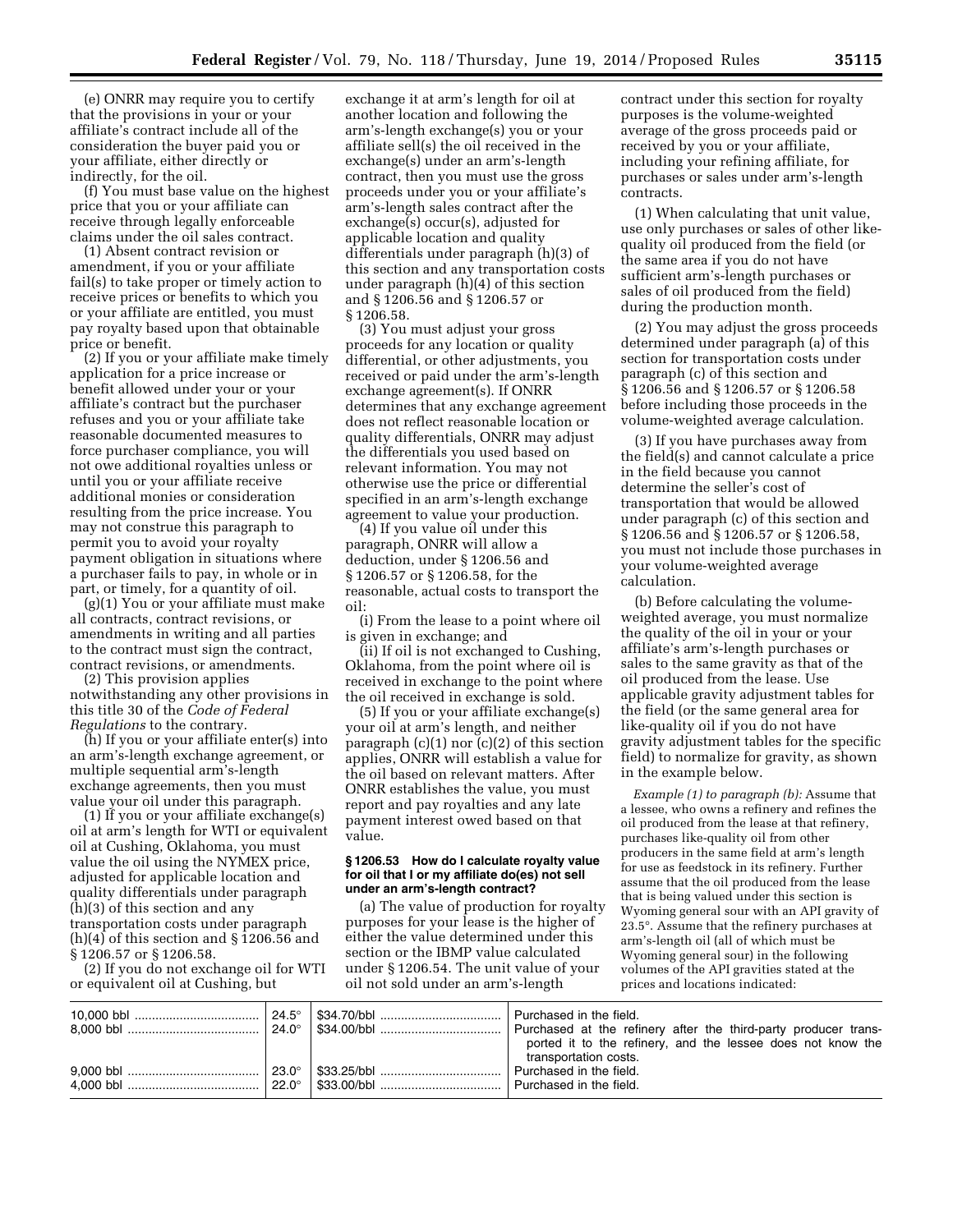*Example (2) to paragraph (b):* Because the lessee does not know the costs that the seller of the 8,000 bbl incurred to transport that volume to the refinery, that volume will not be included in the volume-weighted average

price calculation. Further assume that the gravity adjustment scale provides for a deduction of \$0.02 per 1⁄10 degree API gravity below 34°. Normalized to 23.5° (the gravity of the oil being valued under this section),

the prices of each of the volumes that the refiner purchased that are included in the volume-weighted average calculation are as follows:

| 10.000 bbl | $24.5^\circ$ | . S34.50/bbl ∃           | $(1.0^{\circ}$ difference over 23.5° = \$0.20 deducted). |
|------------|--------------|--------------------------|----------------------------------------------------------|
| 9.000 bbl  | $23.0^\circ$ | $^{\circ}$ \$33.35/bbl . | $(0.5^{\circ}$ difference under 23.5° = \$0.10 added).   |
| 4.000 bbl  | $22.0^\circ$ | \$33.30/bbl              | $(1.5^{\circ}$ difference under 23.5° = \$0.30 added).   |

*Example (3) to paragraph (b):* The volumeweighted average price is ((10,000 bbl  $\times$  $$34.50/bbl$  + (9,000 bbl  $\times$  \$33.35/bbl) +  $(4,000 \text{ bb}1 \times $33.30/bbl})/23,000 \text{ bb}1 = $33.84/$ bbl. That price will be the value of the oil produced from the lease and refined prior to an arm's-length sale, under this section.

(c) If you value oil under this section, ONRR will allow a deduction, under § 1206.56 and § 1206.57 or § 1206.58, for the reasonable, actual costs:

(1) That you incur to transport oil that you or your affiliate sell(s), which is included in the volume-weighted average price calculation, from the lease to the point where the oil is sold; and

(2) That the seller incurs to transport oil that you or your affiliate purchase(s), which is included in the volumeweighted average cost calculation, from the property where it is produced to the

point where you or your affiliate purchase(s) it. You may not deduct any costs of gathering as part of a transportation deduction or allowance.

(d) If paragraphs (a) and (b) of this section result in an unreasonable value for your production as a result of circumstances regarding that production, the ONRR Director may establish an alternative valuation method.

#### **§ 1206.54 How do I fulfill the lease provision regarding valuing production on the basis of the major portion of like-quality oil?**

(a) This section applies to any Indian leases that contain a major portion provision for determining value for royalty purposes. This section also applies to any Indian leases that provide

# (1) For Indian leases located in Oklahoma:

for royalty purposes. The value of production for royalty purposes for your lease is the higher of either the value determined under this section or the gross proceeds you calculated under § 1206.52 or § 1206.53.

that the Secretary may establish value

(b) You must submit a monthly Form ONRR–2014 using the higher of IBMP value determined under this section or your gross proceeds under § 1206.52 or § 1206.53. Your Form ONRR–2014 must meet the requirements of 30 CFR 1210.61 of this chapter.

(c) ONRR will determine the monthly IBMP value for each designated area and crude oil type and post those values on its Web site at *[www.onrr.gov.](http://www.onrr.gov)* The monthly IBMP value by designated area and crude oil type is calculated as follows:

 $\left[\binom{NYMEX CMA}{Price}\right]+/- (Roll)\right]$  x (1 – LCTD)

(2) For all other Indian leases:

 $\binom{NYMEX\,CMA}{Price}$  x (1-LCTD)

(d) ONRR will calculate the LCTD for each designated area (the same designated areas posted on its Web site

at *[www.onrr.gov](http://www.onrr.gov)*) and crude oil type using the following formula:

[(Average of Monthly NYMEX CMA for Previous 12 Months - Average of Monthly Major Portion Prices for Previous 12 Months)] Average of Monthly NYMEX CMA for Previous 12 Months

(1) For the first full production month after this rule is effective, ONRR will calculate the monthly Major Portion Prices using data reported on the Form ONRR–2014 for the previous 12 production months prior to the effective date of this rule (Previous Twelve Months). To the extent ONRR does not have data on the Form ONRR–2014 regarding the crude oil type for the entire previous twelve months, ONRR will assume the crude oil type is the same for those months for which ONRR does not have data as the months for

which the crude oil type was reported on the Form ONRR–2014 for the same leases and/or agreements.

(i) ONRR will array the calculated prices net of transportation by month from highest to lowest price for each designated area and crude oil type. For each month, ONRR will calculate the Major Portion Price as that price at which 25 percent plus 1 barrel (by volume) of the oil (starting from the highest) is sold;

(ii) To calculate the average of the monthly Major Portion Prices for the

previous 12 months, ONNR will add the monthly Major Portion Prices calculated in paragraph (A) and divide by 12.

(2) For every month following the first full production month after this rule is effective, ONRR will monitor the LCTD using data reported on the Form ONRR– 2014 for the previous month.

(i) ONRR will use the oil sales volume reported by lessees on Form ONRR– 2014 to monitor and, if necessary, to modify the LCTD used in the IBMP value.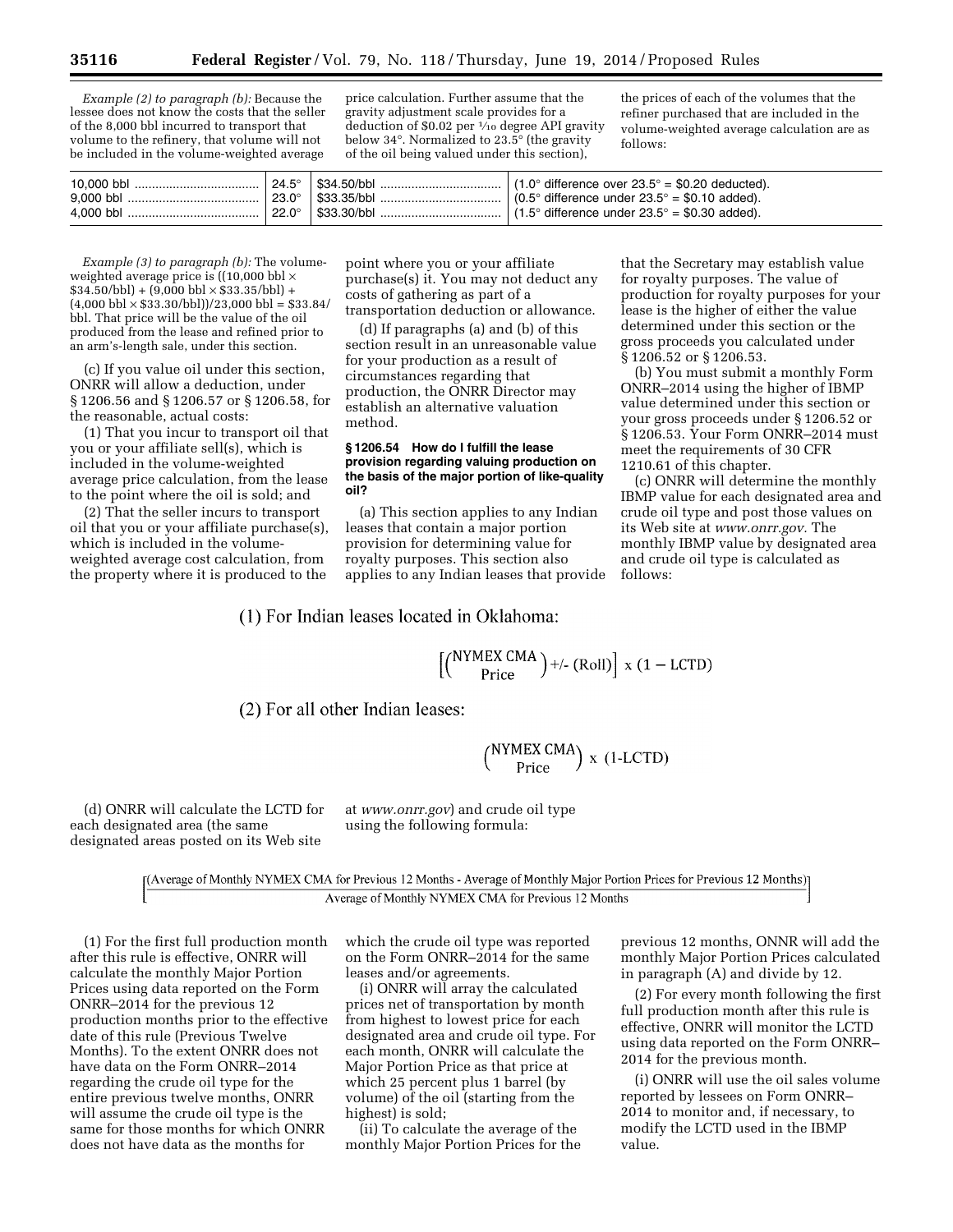(ii) ONRR will monitor oil sales volumes not reported under the sales type code OINX, as provided in 30 CFR 1210.61(a) and (b), on the Form ONRR– 2014 on a monthly basis by designated area and crude oil type.

(iii) If the monthly oil sales volumes not reported under the sales type code OINX varies  $+/-3$  percent from 25 percent of the total reported oil sales volume for the month, then ONRR will revise the LCTD prospectively starting with the following month.

(A) If monthly oil sales volumes not reported under the sales type code OINX on the Form ONRR–2014 by the designated area and crude oil type fall below 22 percent, ONRR will increase the LCTD by 10 percent every month until the monthly oil sales volumes reported under the sales type code for gross proceeds on the Form ONRR–2014 fall within the  $+/-3$  percent range. In Example 1, assume the IBMP value is \$81.06 and the LCTD for the designated area is 14.28%. In the table below, the Percent of Volume not as OINX reported is less than 22%, which triggers a modification to the LCTD. ONRR will adjust the LCTD upward by 10%  $(14.28\% \times 1.10)$ . Therefore, for the next month the LCTD will be 15.71%. In the following month, the IBMP value will equal the next month's NYMEX CMA multiplied by  $(1 - 0.1571)$ . ONRR will continue to make adjustments in subsequent months, until monthly sales volumes not reported as OINX fall within 22–28% of total monthly sales volume.

| <b>EXAMPLE 1—DIFFERENTIAL ADJUSTMENT WHEN ARMS SALES VOLUME FOR THE CURRENT MONTH FALLS BELOW 22%</b> |                               |  |
|-------------------------------------------------------------------------------------------------------|-------------------------------|--|
|                                                                                                       | OF TOTAL MONTHLY SALES VOLUME |  |

| Lease | Sales                                                  | Unit                                                        | Sales type                                                                              | Cumulative                                              | Percent of                                                  |
|-------|--------------------------------------------------------|-------------------------------------------------------------|-----------------------------------------------------------------------------------------|---------------------------------------------------------|-------------------------------------------------------------|
|       | volume                                                 | price                                                       | code                                                                                    | volume                                                  | volume                                                      |
|       | 220<br>275<br>400<br>425<br>370<br>400<br>350<br>2.440 | 81.95<br>81.71<br>81.06<br>81.06<br>81.06<br>81.06<br>81.06 | ARMS<br>ARMS<br><b>OINX</b><br><b>OINX</b><br><b>OINX</b><br><b>OINX</b><br><b>OINX</b> | 220<br>495<br>895<br>320. ا<br>690. ا<br>2.090<br>2.440 | 9.02<br>20.29<br>36.68<br>54.10<br>69.26<br>85.66<br>100.00 |

(B) If monthly oil sales volumes not reported under the sales type code OINX on the Form ONRR–2014 by designated area and crude oil type exceed 28 percent, then ONRR will decrease the LCTD by 10 percent every month until the monthly oil sales volumes reported under the sales type code for gross proceeds on the Form

ONRR–2014 fall within the  $+/-3$ percent range. In Example 2, assume the IBMP value is \$81.06 and the LCTD is 14.28%. However, as noted in the table below, the Percent of Volume not reported as OINX is 32.69%, exceeding the 28% threshold, which triggers a modification to the LCTD. ONRR will adjust the LCTD downward by 10%

 $(14.28\% \times 0.90)$ . Therefore, for the next month the LCTD will be 12.85%. In the following month, the IBMP will equal the next month's NYMEX CMA multiplied by  $(1 - 0.1285)$ . ONRR will continue to make adjustments in subsequent months, until monthly sales volumes reported as ARMS fall within 22–28% of total monthly sales volume.

EXAMPLE 2—DIFFERENTIAL ADJUSTMENT WHEN ARMS SALES VOLUME NOT REPORTED AS OINX FOR THE CURRENT MONTH EXCEEDS 28% OF TOTAL MONTHLY SALES VOLUME

| Lease       | Sales<br>volume                               | Unit<br>price                                               | Sales type<br>code                                                               | Cumulative<br>volume                                | Percent of<br>volume                                         |
|-------------|-----------------------------------------------|-------------------------------------------------------------|----------------------------------------------------------------------------------|-----------------------------------------------------|--------------------------------------------------------------|
| ົ<br>3<br>6 | 230<br>275<br>175<br>250<br>425<br>325<br>400 | 81.95<br>81.71<br>81.45<br>81.06<br>81.06<br>81.06<br>81.06 | ARMS<br>ARMS<br>ARMS<br><b>OINX</b><br><b>OINX</b><br><b>OINX</b><br><b>OINX</b> | 230<br>505<br>680<br>930<br>1.355<br>1.680<br>2.080 | 11.06<br>24.28<br>32.69<br>44.71<br>65.14<br>80.77<br>100.00 |
|             | .080                                          |                                                             |                                                                                  |                                                     |                                                              |

(e) In areas where there is insufficient data reported to ONRR on Form ONRR– 2014 to determine a differential for a specific crude oil type, ONRR will use its discretion to determine an appropriate IBMP value.

#### **§ 1206.55 What are my responsibilities to place production into marketable condition and to market production?**

(a) You must place oil in marketable condition and market the oil for the

mutual benefit of the lessee and the lessor at no cost to the Indian lessor unless the lease agreement provides otherwise.

(b) If you must use gross proceeds under an arm's-length contract or your affiliate's gross proceeds under an arm's-length exchange agreement to determine value under 30 CFR 1206.52 or 1206.53, you must increase those gross proceeds to the extent that the

purchaser, or any other person, provides certain services that the seller normally would be responsible to perform to place the oil in marketable condition or to market the oil.

# **§ 1206.56 What general transportation allowance requirements apply to me?**

(a) ONRR will allow a deduction for the reasonable, actual costs to transport oil from the lease to the point off the lease under § 1206.52 or § 1206.53, as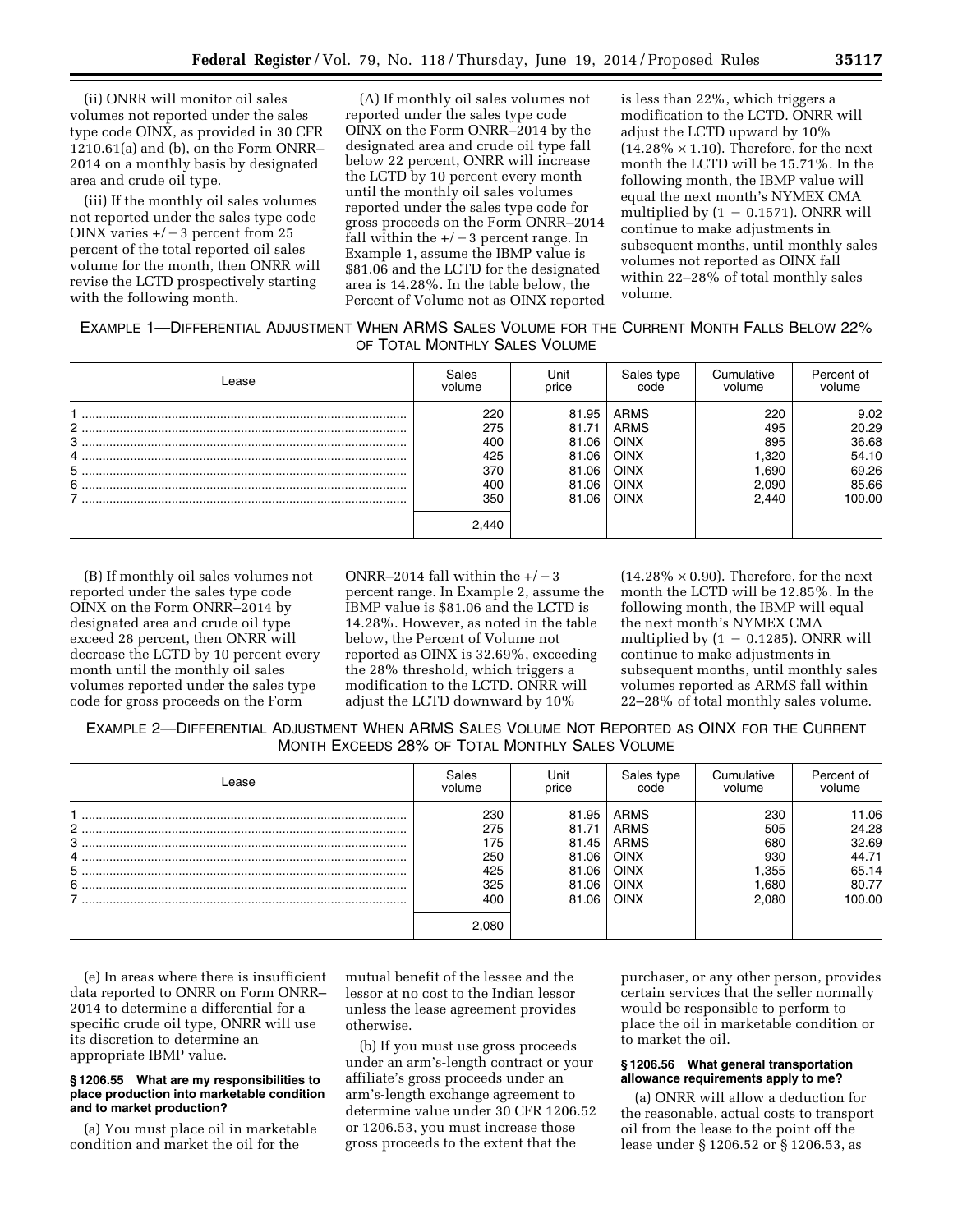applicable. You may not deduct transportation costs to reduce royalties where you did not incur any costs to move a particular volume of oil. ONRR will not grant a transportation allowance for transporting oil taken as Royalty-In-Kind (RIK).

(b)(1) Except as provided in paragraph (b)(2) of this section, your transportation allowance deduction on the basis of a sales type code may not exceed 50 percent of the value of the oil at the point of sale as determined under § 1206.52 of this subpart. Transportation costs cannot be transferred between sales type codes or to other products.

(2) Upon your request, ONRR may approve a transportation allowance deduction in excess of the limitation prescribed by paragraph (b)(1) of this section. You must demonstrate that the transportation costs incurred in excess of the limitation prescribed in paragraph (b)(1) of this section were reasonable, actual, and necessary. An application for exception (using Form ONRR–4393, Request to Exceed Regulatory Allowance Limitation) must contain all relevant and supporting documentation necessary for ONRR to make a determination. Under no circumstances may the value, for royalty purposes, under any sales type code, be reduced to zero.

(c) You must express transportation allowances for oil in dollars per barrel. If you or your affiliate's payments for transportation under a contract are not on a dollar per barrel basis, you must convert whatever consideration you or your affiliate are paid to a dollar per barrel equivalent.

(d) You must allocate transportation costs among all products produced and transported as provided in § 1206.57.

(e) All transportation allowances are subject to monitoring, review, audit, and adjustment.

(f) If, after a review or audit, ONRR determines you have improperly determined a transportation allowance authorized by this subpart, then you must pay any additional royalties due, plus late payment interest calculated under § 1218.54 of this chapter or report a credit for, or request a refund of, any overpaid royalties without interest under § 1218.53 of this chapter.

(g) You may not deduct any costs of gathering as part of a transportation deduction or allowance.

#### **§ 1206.57 How do I determine a transportation allowance if I have an arm'slength transportation contract?**

(a) *Arm's-length transportation.* (1) If you incur transportation costs under an arm's-length contract, your transportation allowance is the

reasonable, actual costs you incur to transport oil under that contract. You have the burden of demonstrating that your contract is arm's-length.

(2) Before you may take any deduction, you must submit a completed page one and Schedule 1 of Form ONRR–4110, Oil Transportation Allowance Report, under paragraph (b)(1) of this section. You may claim a transportation allowance retroactively for a period of not more than 3 months prior to the first day of the month that you filed Form MMS–4110 with ONRR, unless ONRR approves a longer period upon you showing good cause.

(3) If ONRR determines that the consideration paid under an arm'slength transportation contract does not reflect the reasonable value of the transportation because of misconduct by or between the contracting parties, or because the lessee otherwise has breached its duty to the lessor to market the production for the mutual benefit of the lessee and the lessor, then ONRR shall require that the transportation allowance be determined in accordance with paragraph (b) of this section. When ONRR determines that the value of the transportation may be unreasonable, ONRR will notify the lessee and give the lessee an opportunity to provide written information justifying the lessee's transportation costs.(4)(i) If an arm'slength transportation contract includes more than one liquid product, and the transportation costs attributable to each product cannot be determined from the contract, then you must allocate the total transportation costs in a consistent and equitable manner to each of the liquid products transported in the same proportion as the ratio of the volume of each product (excluding waste products which have no value) to the volume of all liquid products (excluding waste products which have no value). Except as provided in this paragraph, you may not take an allowance for the costs of transporting lease production which is not royalty-bearing without ONRR approval.

(ii) Notwithstanding the requirements of paragraph (4)(i) of this section, you may propose to ONRR a cost allocation method on the basis of the values of the products transported. ONRR shall approve the method unless it determines it is not consistent with the purposes of the regulations in this part.

(5) If an arm's-length transportation contract includes both gaseous and liquid products, and the transportation costs attributable to each product cannot be determined from the contract, you must propose an allocation procedure to ONRR.

(i) You may use the oil transportation allowance determined in accordance with its proposed allocation procedure until ONRR issues its determination on the acceptability of the cost allocation.

(ii) You must submit to ONRR all available data to support your proposal.

(iii) You must submit your initial proposal within 3 months after the last day of the month for which you request a transportation allowance, whichever is later (unless ONRR approves a longer period).

(iv) ONRR will determine the oil transportation allowance based on your proposal and any additional information ONRR deems necessary.

(6) Where an arm's-length sales contract price includes a provision whereby the listed price is reduced by a transportation factor, ONRR will not consider the transportation factor to be a transportation allowance. You may use the transportation factor to determine your gross proceeds for the sale of the product. The transportation factor may not exceed 50 percent of the base price of the product without ONRR approval.

(b) *Reporting requirements.* (1) With the exception of the transportation allowances specified in paragraph (b)(5) of this section, you must submit page one and Schedule 1 of the initial Form ONRR–4110, Oil Transportation Allowance Report, prior to, or at the same time as you report the transportation allowance you determined under an arm's-length contract on Form ONRR–2014, Report of Sales and Royalty Remittance. If ONRR receives your Form ONRR–4110 by the end of the month the Form ONRR–2014 is due, ONRR will consider it timely received.

(2) Your initial Form ONRR–4110 is effective for a reporting period beginning the month you are first authorized to deduct a transportation allowance and will continue until the end of the calendar year, or until the applicable contract or rate terminates or is modified or amended, whichever is earlier.

(3) After the initial reporting period and for succeeding reporting periods, you must submit page one and Schedule 1 of Form ONRR–4110 within 3 months after the end of the calendar year, or after the applicable contract or rate terminates or is modified or amended, whichever is earlier, unless ONRR approves a longer period (during which period you must continue to use the allowance from the previous reporting period).

(4) ONRR may require you to submit arm's-length transportation contracts, production agreements, operating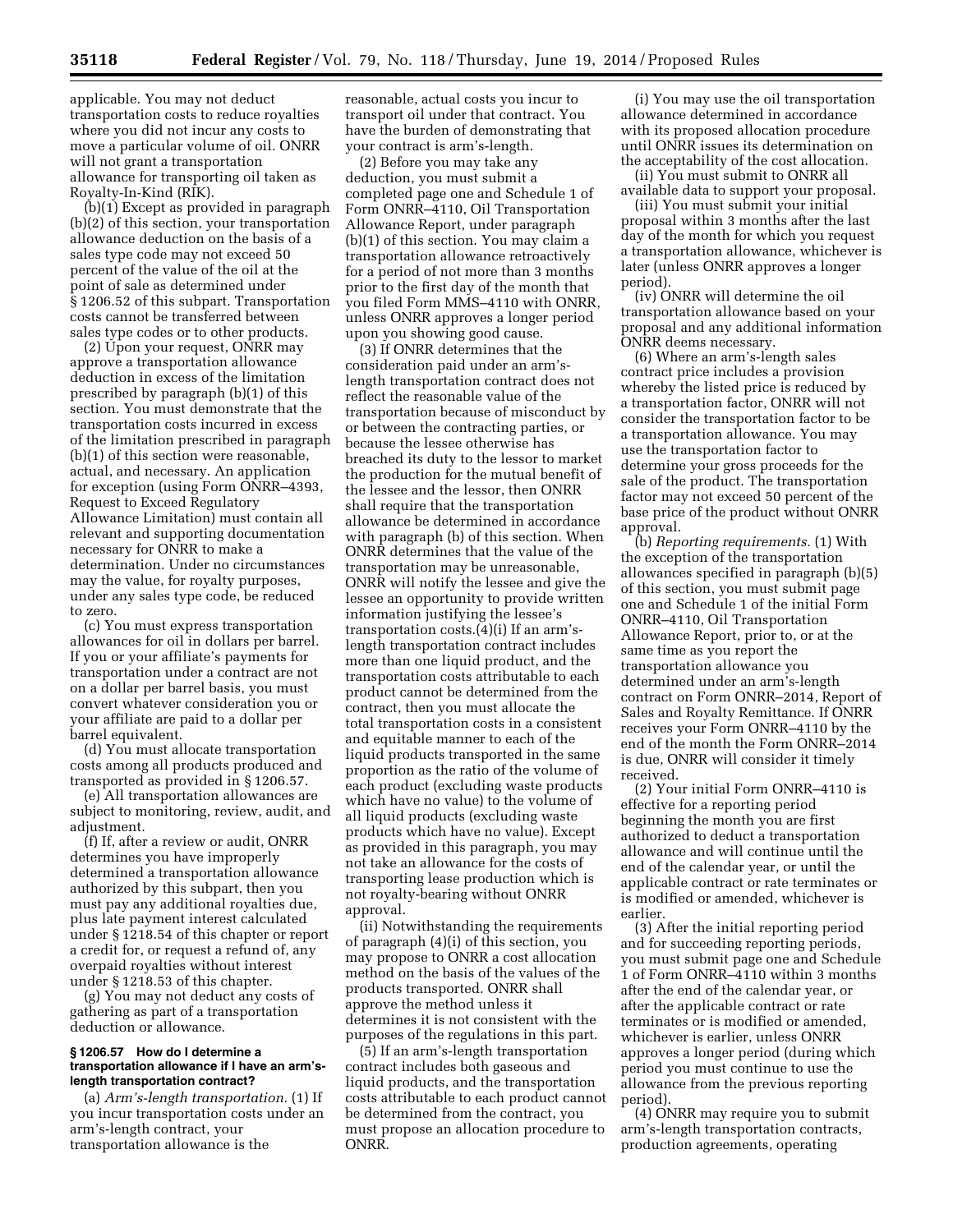agreements, and related documents. You system is an allowable expense. State must submit documents within a reasonable time ONRR determines.

(5) ONRR may establish, in appropriate circumstances, reporting requirements which are different from the requirements of this section.

#### **§ 1206.58 How do I determine a transportation allowance if I have a nonarm's-length transportation contract or have no contract?**

(a) *Non-arm's-length or no contract.*  (1) If you have a non-arm's-length transportation contract or no contract, including those situations where you or your affiliate perform(s) transportation services for you, the transportation allowance is based on your reasonable, actual costs as provided in this paragraph.

(2) Before you may take any estimated or actual deduction, you must submit a completed Form ONRR–4110 in its entirety under paragraph (b) of this section. You may claim a transportation allowance retroactively for a period of not more than 3 months prior to the first day of the month that you filed Form ONRR–4110 with ONRR, unless ONRR approves a longer period upon you showing good cause.

(3) You must base a transportation allowance for non-arm's-length or nocontract situations on your actual costs for transportation during the reporting period, including operating and maintenance expenses, overhead, and either depreciation and a return on undepreciated capital investment under paragraph (a)(3)(iv)(A) of this section, or a cost equal to the initial capital investment in the transportation system multiplied by a rate of return under paragraph (a)(3)(iv)(B) of this section. Allowable capital costs are generally those for depreciable fixed assets (including costs of delivery and installation of capital equipment) which are an integral part of the transportation system.

(i) Allowable operating expenses include: Operations supervision and engineering; operations labor; fuel; utilities; materials; ad valorem property taxes; rent; supplies; and any other directly allocable and attributable operating expense which the lessee can document.

(ii) Allowable maintenance expenses include: Maintenance of the transportation system; maintenance of equipment; maintenance labor; and other directly allocable and attributable maintenance expenses which the lessee can document.

(iii) Overhead directly attributable and allocable to the operation and maintenance of the transportation

and Federal income taxes and severance taxes and other fees, including royalties, are not allowable expenses.

(iv) You may use either depreciation or a return on depreciable capital investment. After you have elected to use either method for a transportation system, you may not later elect to change to the other alternative without approval of ONRR.

(A) To compute depreciation, you may elect to use either a straight-line depreciation method based on the life of equipment or on the life of the reserves which the transportation system services or on a unit-of-production method. After you make an election, you may not change methods without ONRR approval. A change in ownership of a transportation system shall not alter the depreciation schedule the original transporter/lessee established for purposes of the allowance calculation. With or without a change in ownership, a transportation system shall be depreciated only once. You may not depreciate equipment below a reasonable salvage value.

(B) ONRR will allow as a cost an amount equal to the initial capital investment in the transportation system multiplied by the rate of return determined under paragraph (a)(3)(v) of this section. No allowance shall be provided for depreciation.

(v) The rate of return is the industrial rate associated with Standard and Poor's BBB rating. The rate of return you must use is the monthly average rate as published in Standard and Poor's Bond Guide for the first month of the reporting period for which the allowance is applicable and is effective during the reporting period. You must redetermine the rate at the beginning of each subsequent transportation allowance reporting period (which is determined under paragraph (b) of this section).

(4)(i) You must determine the deduction for transportation costs based on your or your affiliate's cost of transporting each product through each individual transportation system. Where more than one liquid product is transported, you must allocate costs to each of the liquid products transported in the same proportion as the ratio of the volume of each liquid product (excluding waste products which have no value) to the volume of all liquid products (excluding waste products which have no value) and you must make such allocation in a consistent and equitable manner. Except as provided in this paragraph, you may not take an allowance for transporting lease

production which is not royalty-bearing without ONRR approval.

(ii) Notwithstanding the requirements of paragraph (4)(i) of this section, you may propose to ONRR a cost allocation method on the basis of the values of the products transported. ONRR will approve the method unless it determines that it is not consistent with the purposes of the regulations in this part.

(5) Where both gaseous and liquid products are transported through the same transportation system, you must propose a cost allocation procedure to ONRR.

(i) You may use the oil transportation allowance determined in accordance with its proposed allocation procedure until ONRR issues its determination on the acceptability of the cost allocation.

(ii) You must submit to ONRR all available data to support your proposal.

(iii) You must submit your initial proposal within 3 months after the last day of the month for which you request a transportation allowance, whichever is later (unless ONRR approves a longer period).

(iv) ONRR will determine the oil transportation allowance based on your proposal and any additional information ONRR deems necessary.

(6) You may apply to ONRR for an exception from the requirement that you compute actual costs under paragraphs  $(a)(1)$  through  $(a)(5)$  of this section.

(i) ONRR will grant the exception only if you have a tariff for the transportation system the Federal Energy Regulatory Commission (FERC) has approved for Indian leases.

(ii) ONRR will deny the exception request if it determines the tariff is excessive as compared to arm's-length transportation charges by pipelines, owned by the lessee or others, providing similar transportation services in that area.

(iii) If there are no arm's-length transportation charges, ONRR will deny the exception request if:

(A) No FERC cost analysis exists and the FERC has declined to investigate under ONRR timely objections upon filing; and

(B) The tariff significantly exceeds the lessee's actual costs for transportation as determined under this section.

(b) *Reporting requirements.* (1) With the exception of those transportation allowances specified in paragraphs  $(b)(1)(v)$ ,  $(b)(1)(vii)$  and  $(b)(1)(viii)$  of this section, you must submit an initial Form ONRR–4110 prior to, or at the same time as, the transportation allowance you determine under a nonarm's-length contract or no-contract situation is reported on Form ONRR–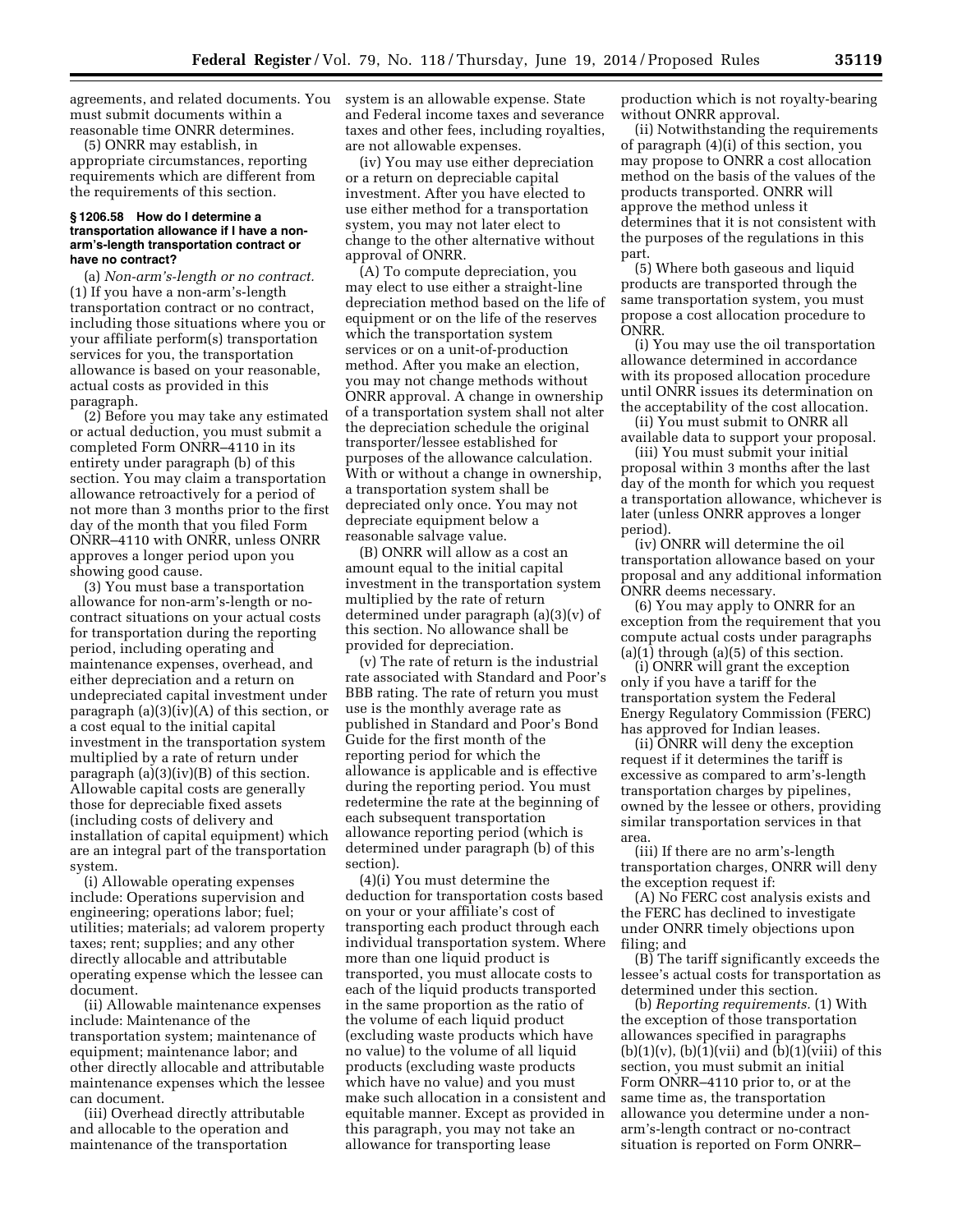2014. If ONRR receives your Form ONRR–4110 by the end of the month the Form ONRR–2014 is due, ONRR will consider it timely received. You may base the initial report on estimated costs.

(ii) Your initial Form ONRR–4110 is effective for a reporting period beginning the month you are first authorized to deduct a transportation allowance and will continue until the end of the calendar year, or until transportation under the non-arm'slength contract or the no-contract situation terminates, whichever is earlier.

(iii) After the initial reporting period, you must submit a completed Form ONRR–4110 containing the actual costs for the previous reporting period. If oil transportation is continuing, you must include on Form ONRR–4110 your estimated costs for the next calendar year. You must estimate your oil transportation allowance based on the actual costs for the previous reporting period plus or minus any adjustments which are based on your knowledge of decreases or increases that will affect the allowance. ONRR must receive the Form ONRR–4110 within 3 months after the end of the previous reporting period, unless ONRR approves a longer period (during which period you must continue to use the allowance from the previous reporting period).

(iv) For new transportation facilities or arrangements, your initial Form ONRR–4110 must include estimates of the allowable oil transportation costs for the applicable period. You must base cost estimates on the most recently available operations data for the transportation system or, if such data are not available, you must use estimates based upon industry data for similar transportation systems.

(v) Non-arm's-length contract or nocontract transportation allowances which are in effect at the time these regulations become effective are allowed to continue until such allowances terminate. For the purposes of this section, only those allowances ONRR has approved in writing qualify as being in effect at the time these regulations become effective.

(vi) ONRR may require you to submit all data you used to prepare your Form ONRR–4110. You must submit the data within a reasonable period of time ONRR determines.

(vii) ONRR may establish, in appropriate circumstances, reporting requirements which are different from the requirements of this section.

(viii) If you are authorized to use your FERC-approved tariff as your transportation cost under paragraph

(a)(6) of this section, you must follow the reporting requirements of § 1206.57(b).

(3) ONRR may establish reporting dates for you that are different from those specified in this subpart to provide more effective administration. We will notify you of any change in your reporting period.

(4) You must report transportation allowances as a separate entry on Form ONRR–2014 unless ONRR approves a different reporting procedure.

(c) Notwithstanding any other provisions of this subpart, for other than arm's-length contracts, no cost shall be allowed for oil transportation which results from payments (either volumetric or for value) for actual or theoretical losses. This section does not apply when the transportation allowance is based upon a FERC or State regulatory agency approved tariff.

(d) The provisions of this section shall apply to determine transportation costs when establishing value using a netback valuation procedure or any other procedure that requires deduction of transportation costs.

#### **§ 1206.59 What interest applies if I improperly report a transportation allowance?**

(a) If you deduct a transportation allowance on Form ONRR–2014 without complying with the requirements of § 1206.56 and § 1206.57 or § 1206.58, you must pay additional royalties due, plus late payment interest calculated under § 1218.54 of this chapter.

(b) If you erroneously report a transportation allowance which results in an underpayment of royalties, you must pay any additional royalties due, plus late payment interest calculated under § 1218.54 of this chapter.

#### **§ 1206.60 What reporting adjustments must I make for transportation allowances?**

(a) If your actual transportation allowance is less than the amount you claimed on Form ONRR–2014 for each month during the allowance reporting period, you must pay additional royalties due, plus late payment interest calculated under § 1218.54 of this chapter from first day of the first month you were authorized to deduct a transportation allowance to the date you repay the difference.

(b) If the actual transportation allowance is greater than the amount you claimed on Form ONRR–2014 for any month during the period reported on the allowance form, you may report a credit for, or request a refund of, any overpaid royalties without interest under § 1218.53 of this chapter.

(c) If you make an adjustment under paragraph (a) or (b) of this section, then

you must submit a corrected Form ONRR–2014 to reflect actual costs, together with any payment, using instructions ONRR provides.

#### **§ 1206.61 How will ONRR determine if my royalty payments are correct?**

(a)(1) ONRR may monitor, review, and audit the royalties you report, and, if ONRR determines that your reported value is inconsistent with the requirements of this subpart, ONRR may direct you to use a different measure of royalty value.

(2) If ONRR directs you to use a different royalty value, you must pay any additional royalties due, plus late payment interest calculated under § 1218.54 of this chapter or you may report a credit for, or request a refund of, any overpaid royalties without interest under § 1218.53 of this chapter.

(b) When the provisions in this subpart refer to gross proceeds, in conducting reviews and audits, ONRR will examine if your or your affiliate's contract reflects the total consideration actually transferred, either directly or indirectly, from the buyer to you or your affiliate for the oil. If ONRR determines that a contract does not reflect the total consideration, you must value the oil sold as the total consideration accruing to you or your affiliate.

#### **§ 1206.62 How do I request a value determination?**

(a) You may request a value determination from ONRR regarding any oil produced. Your request must:

(1) Be in writing;

(2) Identify specifically all leases involved, all interest owners of those leases, the designee(s), and the operator(s) for those leases;

(3) Completely explain all relevant facts. You must inform ONRR of any changes to relevant facts that occur before we respond to your request;

(4) Include copies of all relevant documents;

(5) Provide your analysis of the issue(s), including citations to all relevant precedents (including adverse precedents); and

(6) Suggest your proposed valuation method.

(b) In response to your request, ONRR may:

(1) Request that the Assistant Secretary for Indian Affairs issue a valuation determination;

(2) Decide that ONRR will issue guidance; or

(3) Inform you in writing that ONRR will not provide a determination or guidance. Situations in which ONRR typically will not provide any determination or guidance include, but are not limited to: